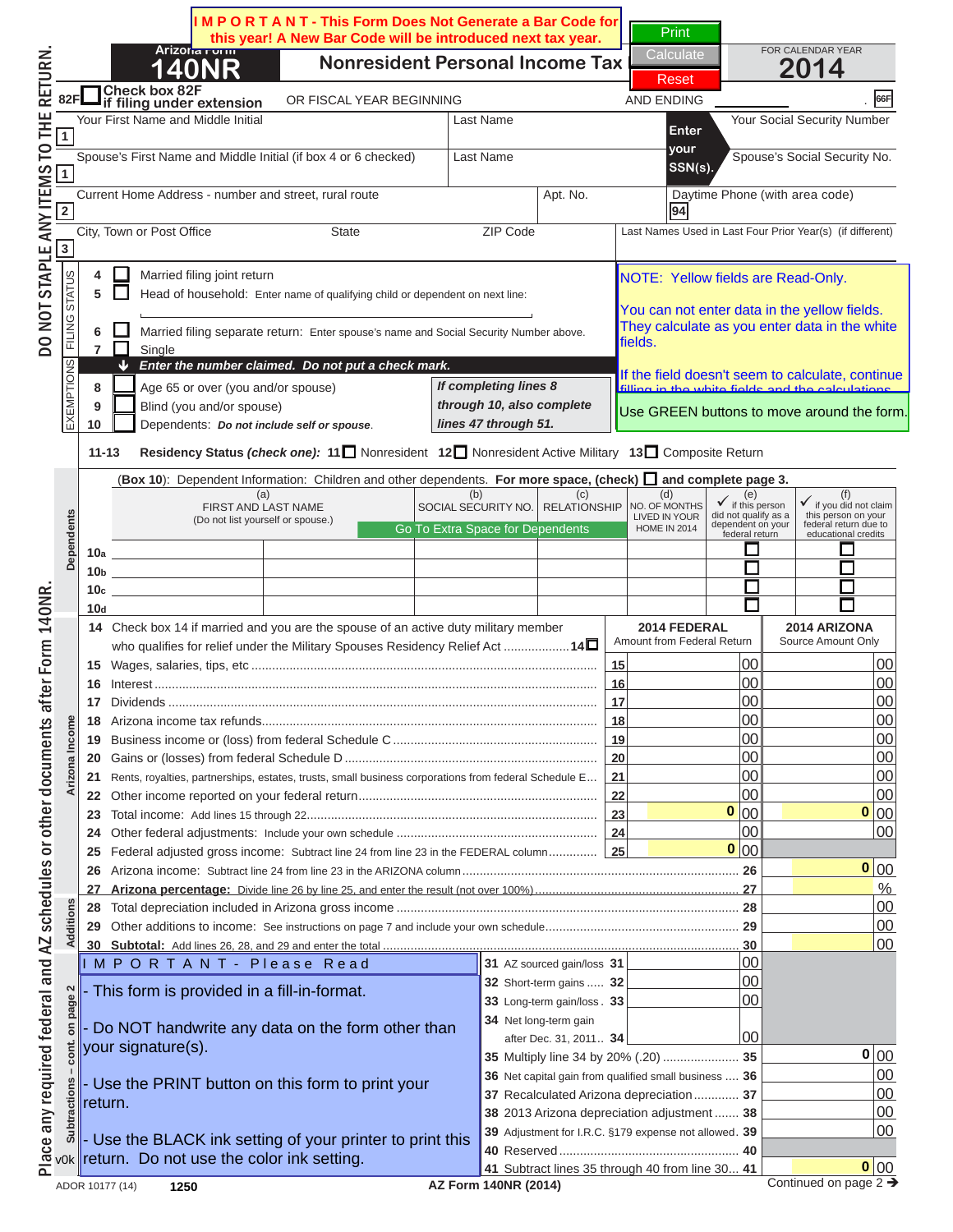

To print a completed return: Political Party (if amount is entered on line 74 - check only one): **811**Americans Elect **<sup>812</sup>**Democratic **<sup>813</sup>**Libertarian **<sup>814</sup>**Republican **<sup>815</sup>**AZ Green Party Estimated payment penalty and Arizona Long-Term Health Care Saving Account (AZLTHSA) penalty ....................... **82** 00 **832 832 832 832 833 833 833 833 834 835 834 835 835 835 835 835 835 835 835 835 835 835 835 835 835 835 835 835 835 835 835 835 835 835 835 835**

## **<sup>98</sup> <sup>C</sup>** Checking or Clicking the DDINIT huttor. Clicking the PRINT button true, correct and complete. Declaration of preparer (other than taxpayer) is based on all information of which preparer has any knowledge. will perform the calculations SPOUSE THE SPOUSE IS STOLEN TO DRIVING SPOUSE PAID PREPARER'S SIGNATURE DATE FIRM'S NAME (PREPARER'S IF SELF-EMPLOYED) update the barcode. one last time and

### ADOR 10177 (14) **AZ Form 140NR (2014)** Page 2 of 3 If you are not sending a payment, mail to Arizona Department of Revenue, PO Box 52138, Phoenix, AZ 85072-2138 (PO Box 29205, Phoenix, AZ 85038-9205 if your return has a barcode). N O T I C E

**Return to Page**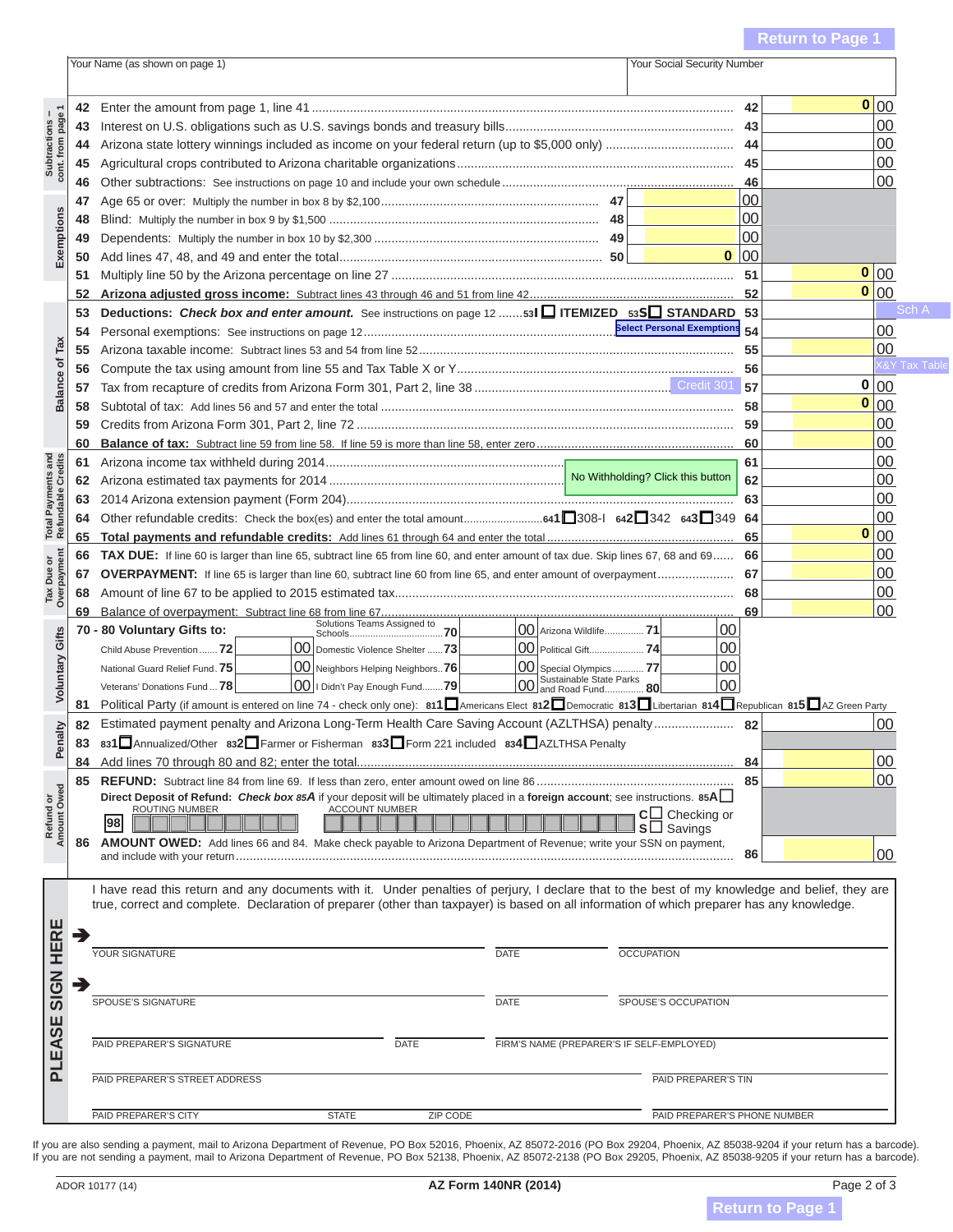# N O T I C E Complete this form *only* if you need additional space from page 1 to list your dependents. If you do not list **all** dependents claimed on page 1 of your income tax return, you may lose the exemptions. N O T I C E

u are viewing this mosses If you are viewing this message. If you are viewing this message,  $\mathbf{10}$ ga is  $\mathbf{N}$  $\mathbf{AT}$  s somewhats  $\mathbf{r} \in \mathbb{R}$ **10hr is NULLA complete return 10 INSTERNATION IN THE CITY OF CHAIR 10j 10k 10l 10m 10n 10o** 10pp - 10pp - 10pp - 10pp - 10pp - 10pp - 10pp - 10pp - 10pp - 10pp - 10pp - 10pp - 10pp - 10pp - 10pp - 10pp -<br>10pp - 10pp - 10pp - 10pp - 10pp - 10pp - 10pp - 10pp - 10pp - 10pp - 10pp - 10pp - 10pp - 10pp - 10pp - 10pp<br> **10q 10r 10s 10t**  $T_{\alpha}$   $\alpha$ <sup>u</sup>nt  $\alpha$   $\alpha$  $\alpha$  $\alpha$  $\alpha$  $\alpha$  $\alpha$  $\alpha$  $\alpha$  $\alpha$ **10 Drint a completed return - a** this is NOT a complete refurn $\frac{1}{2}$ To print a completed return: click on the PRINT button **Return to Page 1**

Clicking the PRINT button will perform the calculations one last time and update the barcode.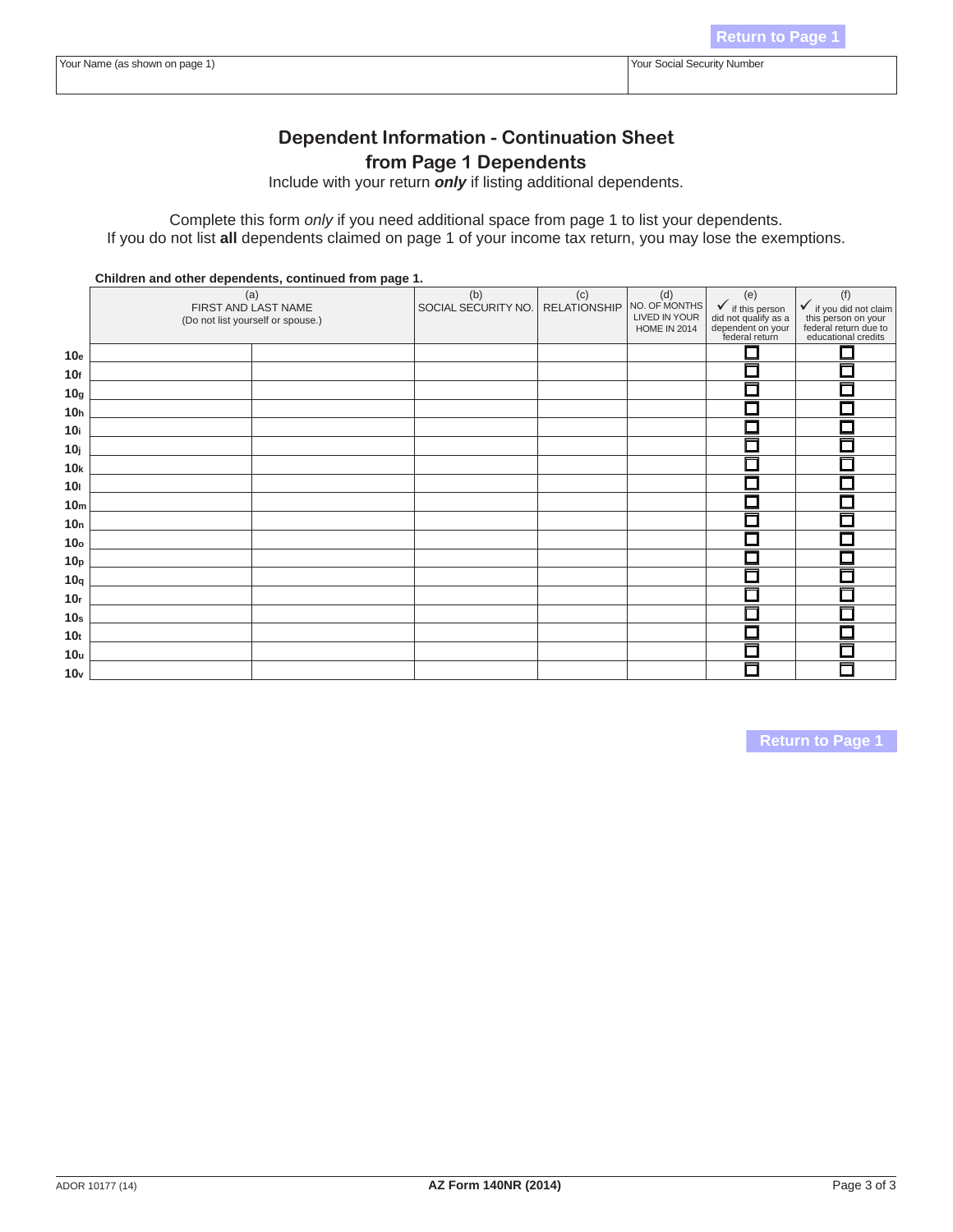| Arizona Schedule |
|------------------|
| <b>A(NR)</b>     |

#### **Itemized Deductions Properties Accepted Deductions**<br>
For Nonresidents

### *Include with your return.*

|    | Your Name as shown on Form 140NR                                                                               | Your Social Security Number     |                 |
|----|----------------------------------------------------------------------------------------------------------------|---------------------------------|-----------------|
|    | Spouse's Name as shown on Form 140NR (if filing joint)                                                         | Spouse's Social Security Number |                 |
|    | <b>Adjustment to Medical and Dental Expenses</b>                                                               |                                 |                 |
| 1. |                                                                                                                | 00                              |                 |
|    | 2 Amount of distributions used to pay qualified medical expenses from your                                     |                                 |                 |
|    | Arizona Long-Term Health Care Savings Account (AZLTHSA) included on line 1. 2                                  | 00                              |                 |
| 3  | Medical expenses allowed to be taken as a federal itemized deduction 3                                         | 00                              |                 |
| 4  |                                                                                                                | 0 <sup>0</sup>                  |                 |
| 5  |                                                                                                                |                                 | 00              |
|    |                                                                                                                |                                 | $00 \,$         |
|    | <b>Adjustment to Interest Deduction</b>                                                                        |                                 |                 |
|    | 7 If you received a federal credit for interest paid on mortgage credit certificates (from federal Form 8396), |                                 |                 |
|    | enter the amount of mortgage interest you paid for 2014 that is equal to the amount of your 2014 federal       |                                 |                 |
|    |                                                                                                                |                                 | 00 <sup>°</sup> |
|    |                                                                                                                |                                 |                 |
|    | <b>Adjustment to Gambling Losses</b>                                                                           |                                 |                 |
|    |                                                                                                                | 00                              |                 |
| 9  | Total gambling winnings included in your federal adjusted gross income 9                                       | 00                              |                 |
|    | 10 Arizona lottery subtraction from Form 140NR, page 2, line 4410                                              | 0 00                            |                 |
| 11 | Maximum allowable gambling loss deduction: Subtract line 10 from line 9 11                                     | 00                              |                 |
|    |                                                                                                                |                                 | 00              |
|    | <b>Adjustment to Charitable Contributions</b>                                                                  |                                 |                 |
|    | 13 Amount of charitable contributions for which you are claiming a credit under Arizona law  13                |                                 | 00              |
|    |                                                                                                                |                                 |                 |
|    | <b>Itemized Deductions</b>                                                                                     |                                 |                 |
|    |                                                                                                                | 00                              |                 |
|    |                                                                                                                | 00                              |                 |
| 16 | Total federal itemized deductions allowed to be taken on federal return 16                                     | 00                              |                 |
| 17 |                                                                                                                | 00                              |                 |
| 18 |                                                                                                                | 00                              |                 |
| 19 |                                                                                                                | 00                              |                 |
| 20 |                                                                                                                | 00                              |                 |
| 21 |                                                                                                                | $0.0\%$                         |                 |
|    | 22 Arizona itemized deductions: Multiply line 20 by the percentage on line 21. Enter the result here and       |                                 |                 |
|    |                                                                                                                |                                 | 00              |
|    |                                                                                                                |                                 |                 |

### *You must include a copy of federal Form 1040, Schedule A with your return if you itemize your deductions on your Arizona return.*

**Return to Page 2**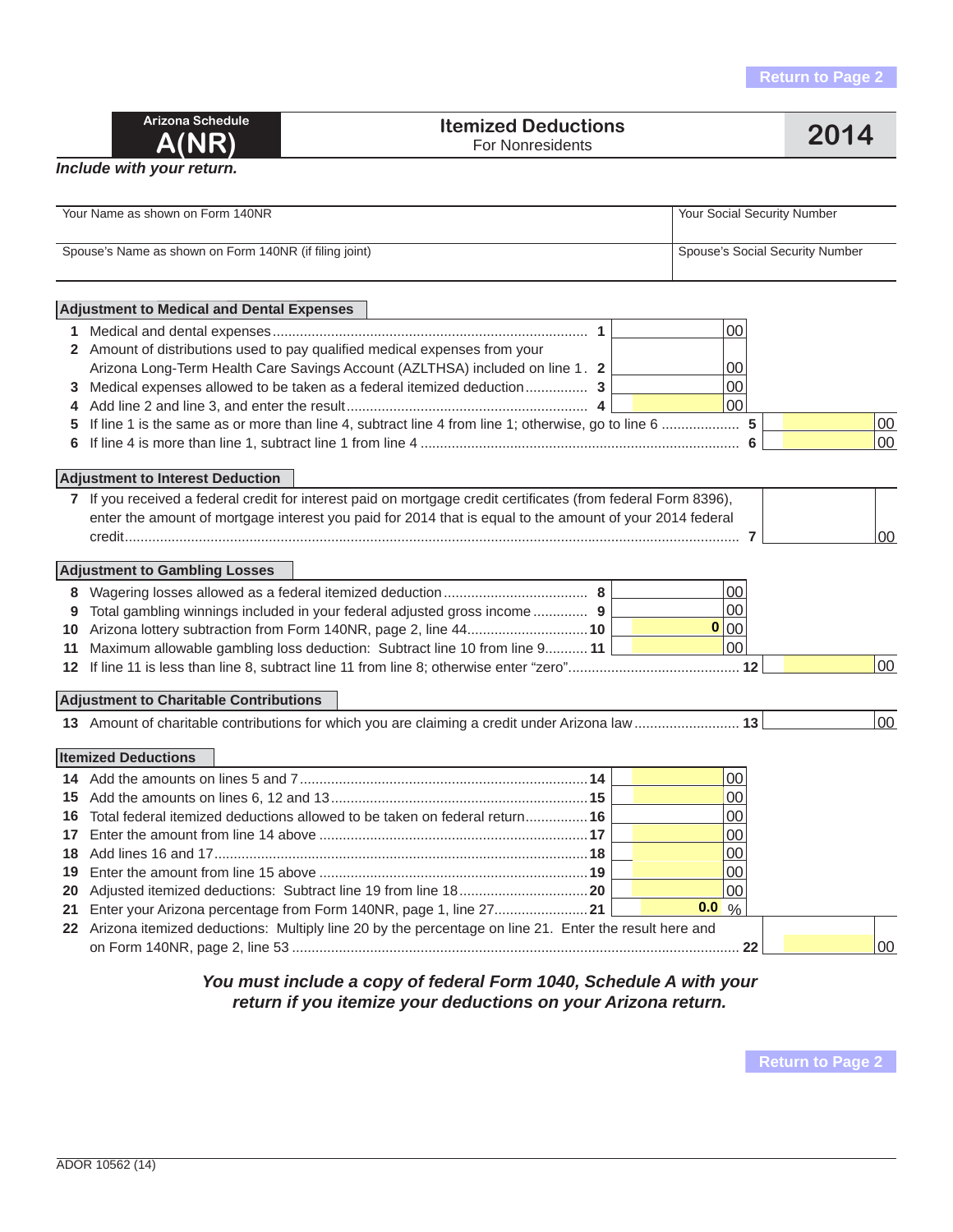Continued on page 2  $\rightarrow$ 



## **301 Nonrefundable Individual Tax Credits and Recapture 2014**

*Include with your return.*

| For the calendar year 2014 or fiscal year beginning                          | and ending                      |
|------------------------------------------------------------------------------|---------------------------------|
| Your Name as shown on Form 140, 140PY, 140NR or 140X                         | Your Social Security Number     |
| Spouse's Name as shown on Form 140, 140PY, 140NR or 140X (if a joint return) | Spouse's Social Security Number |

| Nonrefundable Individual Tax Credits Available<br>Part 1<br>Enter total available tax credits.                                              |                 |                |                                      |                               |                                                 |
|---------------------------------------------------------------------------------------------------------------------------------------------|-----------------|----------------|--------------------------------------|-------------------------------|-------------------------------------------------|
| NOTE: Yellow fields are Read-Only.<br>You can not enter data in the yellow fields. They calculate as you enter data in<br>the white fields. |                 |                | (a)<br>Current<br><b>Year Credit</b> | (b)<br>Available<br>Carryover | (C)<br>Total<br>Available Credit<br>$(a) + (b)$ |
|                                                                                                                                             |                 | $\mathbf{1}$   |                                      |                               | 00                                              |
|                                                                                                                                             |                 | $\overline{2}$ |                                      |                               | 00                                              |
|                                                                                                                                             |                 | 3              |                                      |                               | 00                                              |
|                                                                                                                                             |                 | 4              |                                      |                               | 00                                              |
| 5 Credit for Increased Research Activities - Individuals Form 308-I ►                                                                       |                 | 5              |                                      |                               | 00                                              |
|                                                                                                                                             |                 | $6\phantom{1}$ |                                      |                               | 00                                              |
|                                                                                                                                             |                 | $\overline{7}$ |                                      |                               | 00                                              |
| 8 Agricultural Water Conservation System Credit  Form 312 ▶                                                                                 |                 | 8              |                                      |                               | 00                                              |
|                                                                                                                                             |                 | 9              |                                      |                               | 00                                              |
| 10 Credit for Solar Hot Water Heater Plumbing Stub Outs and                                                                                 |                 |                |                                      |                               |                                                 |
|                                                                                                                                             |                 | 10             |                                      |                               | 00                                              |
|                                                                                                                                             |                 | 11             |                                      |                               | 00                                              |
| 12 Credit for Contributions to Qualifying Charitable Organizations. Credit 321                                                              |                 | 12             |                                      |                               | 00                                              |
| 13 Credit for Contributions Made or Fees Paid to Public Schools                                                                             | Credit 322<br>Þ | 13             |                                      |                               | 00                                              |
| 14 Credit for Contributions to Private School Tuition Organizations. Credit 323                                                             |                 | 14             |                                      |                               | 00                                              |
| 15 Agricultural Pollution Control Equipment Credit  Form 325 ▶                                                                              |                 | 15             |                                      |                               | 00                                              |
|                                                                                                                                             |                 | 16             |                                      |                               | 00                                              |
|                                                                                                                                             |                 | 17             |                                      |                               | 00                                              |
| 18 Credit for Employing National Guard Members Form 333 ▶                                                                                   |                 | 18             |                                      |                               | 00                                              |
|                                                                                                                                             |                 | 19             |                                      |                               | 00                                              |
| 20 Credit for Solar Energy Devices - Commercial and                                                                                         |                 |                |                                      |                               |                                                 |
|                                                                                                                                             |                 | 20             |                                      |                               | 00                                              |
| 21 Credit for Investment in Qualified Small Businesses Form 338 ▶                                                                           |                 | 21             |                                      |                               | 00                                              |
|                                                                                                                                             |                 | 22             |                                      |                               | 00                                              |
| 23 Credit for Donations to the Military Family Relief Fund  Credit 340                                                                      |                 | 23             |                                      |                               | 00                                              |
|                                                                                                                                             |                 | 24             |                                      |                               | 00                                              |
|                                                                                                                                             |                 | 25             |                                      |                               | 00                                              |
|                                                                                                                                             |                 | 26             |                                      |                               | 00                                              |
| 27 Additional Credit for Increased Research Activities for                                                                                  |                 |                |                                      |                               |                                                 |
|                                                                                                                                             |                 | 27             |                                      |                               | 00                                              |
| 28 Credit for Qualified Health Insurance Plans  Form 347 ▶                                                                                  |                 | 28             |                                      |                               | 00                                              |
| 29 Credit for Contributions to Certified School Tuition Organization                                                                        |                 |                |                                      |                               |                                                 |
| (for contributions that exceed the allowable credit on Arizona Form 323). Credit 348                                                        |                 | 29             |                                      |                               | 00                                              |
| 30 Credit for Renewable Energy Investment and Production for                                                                                |                 |                |                                      |                               |                                                 |
|                                                                                                                                             |                 | 30             |                                      |                               | 00                                              |
|                                                                                                                                             |                 |                |                                      |                               | 00                                              |



*You must include Form 301 and the corresponding credit forms on which you*  **IMPORTANT** *computed your credit(s) with your individual income tax return.*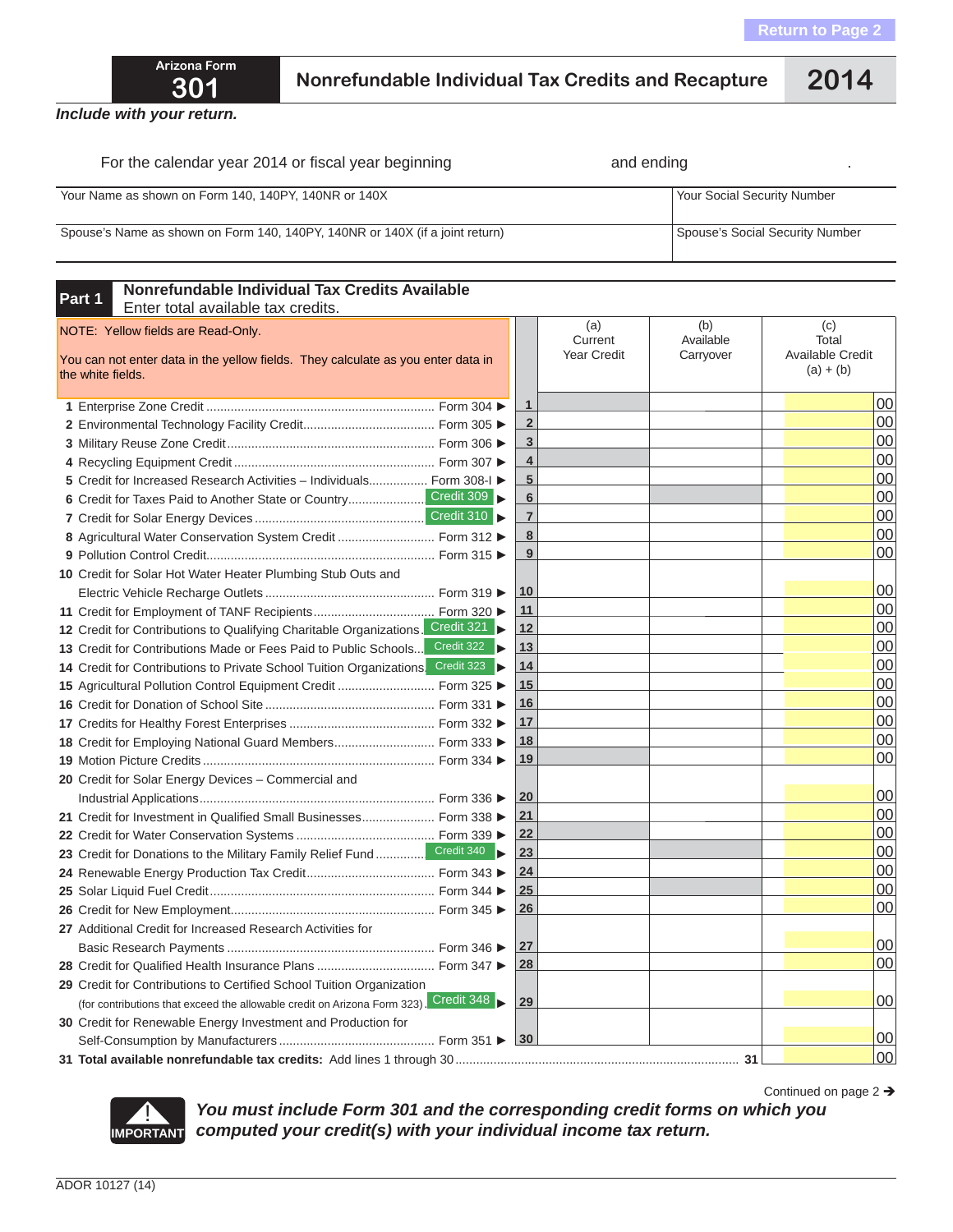| Your Name (as shown on page 1) |  |  |  |  |  |
|--------------------------------|--|--|--|--|--|
|--------------------------------|--|--|--|--|--|

Your Social Security Number

## **Part 2 Application of Tax Credits and Recapture**<br>
Enter tax, recapture tax, and tax credits used this taxable year.

|                                                                                               |    | 100 |
|-----------------------------------------------------------------------------------------------|----|-----|
| 33 Tax from recapture of Environmental Technology Facility Credit from                        |    |     |
|                                                                                               | იი |     |
| 34 Tax from recapture of Credits for Healthy Forest Enterprises from                          |    |     |
|                                                                                               | 00 |     |
| 35 Tax from recapture of Credit for Renewable Energy Industry from                            |    |     |
|                                                                                               | 00 |     |
| 36 Tax from recapture of Credit for Qualified Facilities from Form 349, Part 5, line 17 36    | 00 |     |
| 37 Tax from recapture of Credit for Renewable Energy Investment and Production for            |    |     |
|                                                                                               | 00 |     |
| 38 Recapture Total: Add lines 33, 34, 35, 36, and 37. Enter here and on Form 140, line 47; or |    |     |
|                                                                                               |    | 100 |
|                                                                                               | 39 | 100 |
|                                                                                               |    | 100 |
|                                                                                               |    | 100 |

#### **Nonrefundable Tax Credits Used This Taxable Year**

Enter amount of credits actually used from Part 1.

|                                                                                                                  | <b>42</b> | 00 |             |
|------------------------------------------------------------------------------------------------------------------|-----------|----|-------------|
| 43 Environmental Technology Facility Credit (not to exceed 75% of line 39) Form 305                              | <b>43</b> | 00 |             |
|                                                                                                                  | 44        | 00 |             |
| 45 Recycling Equipment Credit (not to exceed the lesser of 25% of                                                |           |    |             |
|                                                                                                                  | 45        | 00 |             |
|                                                                                                                  | 46        | 00 |             |
|                                                                                                                  | 47        | 00 |             |
|                                                                                                                  | 48        | 00 |             |
|                                                                                                                  | 49        | 00 |             |
|                                                                                                                  | 50        | 00 |             |
| 51 Credit for Solar Hot Water Heater Plumbing Stub Outs and                                                      |           |    |             |
|                                                                                                                  | 51        | 00 |             |
|                                                                                                                  | 52        | 00 |             |
| 53 Credit for Contributions to Qualifying Charitable Organizations Credit 321                                    | 53        | 00 |             |
|                                                                                                                  | 54        | 00 |             |
| 55 Credit for Contributions to Private School Tuition Organizations Credit 323                                   | 55        | 00 |             |
|                                                                                                                  | 56        | 00 |             |
|                                                                                                                  | 57        | 00 |             |
|                                                                                                                  | 58        | 00 |             |
|                                                                                                                  | 59        | 00 |             |
|                                                                                                                  | 60        | 00 |             |
| 61 Credit for Solar Energy Devices - Commercial and Industrial Applications  Form 336 ▶                          | 61        | 00 |             |
|                                                                                                                  | 62        | 00 |             |
|                                                                                                                  | 63        | 00 |             |
| 64 Credit for Donations to the Military Family Relief Fund: Enter the smaller of                                 |           |    |             |
|                                                                                                                  | 64        | 00 |             |
|                                                                                                                  | 65        | 00 |             |
|                                                                                                                  | 66        | 00 |             |
|                                                                                                                  | 67        | 00 |             |
| 68 Additional Credit for Increased Research Activities for                                                       |           |    |             |
|                                                                                                                  | 68        | 00 |             |
|                                                                                                                  | 69        | 00 |             |
| <b>70</b> Credit for Contributions to Certified School Tuition Organization                                      |           |    |             |
| (for contributions that exceed the maximum allowable credit on Arizona Form 323) Credit 348                      | 70        | 00 |             |
| 71 Credit for Renewable Energy Investment and Production for                                                     |           |    |             |
|                                                                                                                  |           | 00 |             |
| 72 Total Tax Credits Used: Add lines 42 through 71. Total cannot be more than line 41.                           |           |    |             |
| Enter this amount on Form 140, line 50; or Form 140PY, line 63; or Form 140NR, line 59; or Form 140X, line 35 72 |           |    | 00          |
| ADOR 10127 (14)<br>AZ Form 301 (2014)                                                                            |           |    | Page 2 of 2 |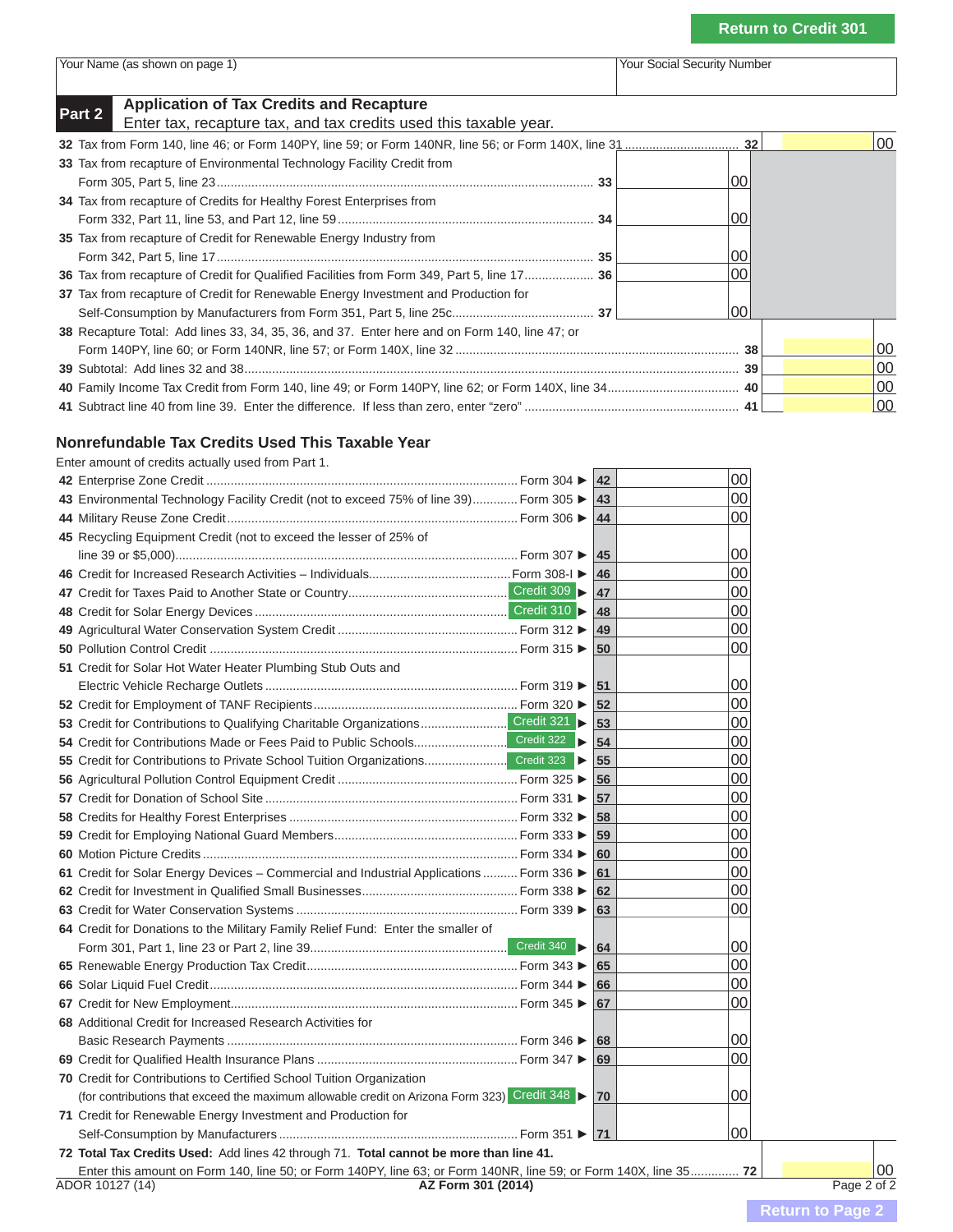## **309 Credit for Taxes Paid to Another State or Country 2014**

#### *Include with your return. A separate form must be filed for each state or country for which a credit is claimed.*

#### For the calendar year 2014 or fiscal year beginning **and and ending** and ending

| Your Name as shown on Form 140, 140NR, 140PY or 140X                       | <b>Your Social Security Number</b> |
|----------------------------------------------------------------------------|------------------------------------|
| Spouse's Name as shown on Form 140, 140NR, 140PY or 140X (if joint return) | Spouse's Social Security Number    |

#### **Part 1 Computation of Income Subject to Tax by Both Arizona and the Other State or Country During 2014**

**Other State:** If claiming a credit for taxes paid to another state, enter the two-letter abbreviation for that state. See last page of the instructions for a list of state abbreviations ................................................................

**Other Country:** If claiming a credit for taxes paid to another country, enter the name of that other country ....  $\Box$ 

|              |                                                                                                        | (a) |    | (b) |    | (c) |     |
|--------------|--------------------------------------------------------------------------------------------------------|-----|----|-----|----|-----|-----|
|              | Description of income item(s).                                                                         |     |    |     |    |     |     |
|              | List each income item separately.                                                                      |     |    |     |    |     |     |
|              |                                                                                                        |     |    |     |    |     |     |
|              |                                                                                                        |     |    |     |    |     |     |
|              |                                                                                                        |     |    |     |    |     |     |
|              |                                                                                                        | (a) |    | (b) |    | (c) |     |
| $\mathbf{2}$ | Amount of income from item listed                                                                      |     |    |     |    |     |     |
|              | on line 1 reportable to both Arizona and                                                               |     |    |     |    |     |     |
|              |                                                                                                        |     | 00 | ß.  | 00 | S   | 100 |
|              |                                                                                                        |     |    |     |    |     |     |
| 3            | Portion of income on line 2 included                                                                   |     |    | S   | 00 | S   |     |
| 4            | in Arizona adjusted gross income $3 \sqrt{\frac{5}{2}}$<br>Portion of income on line 2 included in the |     | 00 |     |    |     | 00  |
|              | other state's or country's equivalent of                                                               |     |    |     |    |     |     |
|              |                                                                                                        |     | 00 | ß.  | 00 | S   | 00  |
| 5            | Income subject to tax by both Arizona                                                                  |     |    |     |    |     |     |
|              | and the other state or country.                                                                        |     |    |     |    |     |     |
|              | Enter the smaller of the amount                                                                        |     |    |     |    |     |     |
|              |                                                                                                        |     | ΩO |     | ΩO |     | 00  |

**6** Total income subject to tax in both Arizona and the other state or country. Add line 5, columns (a), (b), and (c) ..... **6** \$ 00

#### **Part 2 Computation of Other State or Country Tax Credit**

|    | (Read specific line instructions for Part 2 before completing this part.)                       |  |        |
|----|-------------------------------------------------------------------------------------------------|--|--------|
|    |                                                                                                 |  | 00     |
| 8  |                                                                                                 |  | 100    |
| 9  |                                                                                                 |  | 00     |
| 10 |                                                                                                 |  | 0.0000 |
| 11 |                                                                                                 |  | 00     |
| 12 |                                                                                                 |  | 00     |
| 13 |                                                                                                 |  | 0 00   |
| 14 |                                                                                                 |  | 00     |
| 15 |                                                                                                 |  | 0.0000 |
| 16 |                                                                                                 |  | 00     |
| 17 | Allowable credit for taxes paid to the above named other state or country: Enter the smaller of |  |        |
|    |                                                                                                 |  | IOC    |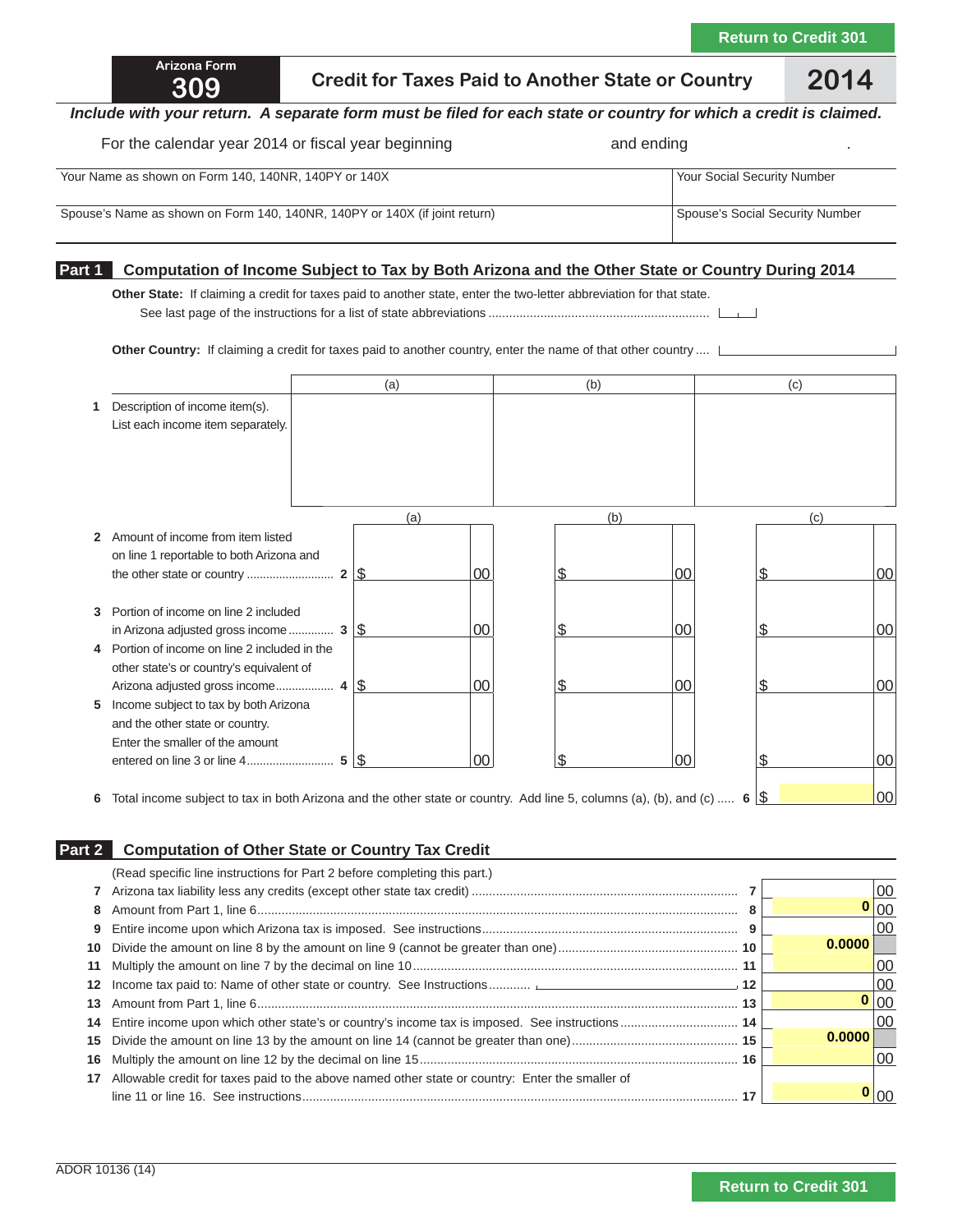### **Schedule of Income Allocation**

Complete this schedule only if you are an Arizona resident who is also considered to be a resident of another state under the laws of that other state (dual resident); otherwise skip this schedule. See pages 2 and 8 of the instructions.

|                |                                                                  | (a)                                               |           | (b)                                                                  |                      | (c)                                                                                                              |                      | (d)<br>Amount entered in                                                                                                   |        |
|----------------|------------------------------------------------------------------|---------------------------------------------------|-----------|----------------------------------------------------------------------|----------------------|------------------------------------------------------------------------------------------------------------------|----------------------|----------------------------------------------------------------------------------------------------------------------------|--------|
|                |                                                                  | Amount reported<br>on your 2014<br>federal return |           | Amount entered<br>in column (a)<br>reported on your<br>2014 Form 140 |                      | Amount entered in<br>column (a) reported<br>on your 2014 return<br>filed to your statutory<br>state of residence |                      | column (c) that would be<br>sourced to your statutory<br>state of residence as<br>income of a nonresident<br>of that state |        |
|                |                                                                  |                                                   |           |                                                                      |                      |                                                                                                                  |                      |                                                                                                                            |        |
|                |                                                                  |                                                   |           |                                                                      |                      |                                                                                                                  |                      |                                                                                                                            |        |
| $\mathbf{1}$   | Wages, salaries, tips, etc                                       | $\mathfrak{L}$                                    | $00\,$ \$ |                                                                      | $00\,$ \$            |                                                                                                                  | $00\,$ \$            |                                                                                                                            | 00     |
|                |                                                                  |                                                   |           |                                                                      |                      |                                                                                                                  |                      |                                                                                                                            |        |
| $\mathbf{2}$   |                                                                  | $\mathbb S$                                       | $00\,$ \$ |                                                                      | $00\,$ \$            |                                                                                                                  | $00\,$ \$            |                                                                                                                            | 00     |
|                |                                                                  |                                                   |           |                                                                      |                      |                                                                                                                  |                      |                                                                                                                            |        |
|                |                                                                  |                                                   |           |                                                                      |                      |                                                                                                                  |                      |                                                                                                                            |        |
| 3              |                                                                  | \$                                                | $00\,$ \$ |                                                                      | $00\,$ \$            |                                                                                                                  | $00\,$ \$            |                                                                                                                            | 00     |
| 4              | Business income or (loss) from                                   |                                                   |           |                                                                      |                      |                                                                                                                  |                      |                                                                                                                            |        |
|                | federal Schedule C                                               | $\mathbb S$                                       | $00\,$ \$ |                                                                      | $00\,$ \$            |                                                                                                                  | $00\,$ \$            |                                                                                                                            | 00     |
|                |                                                                  |                                                   |           |                                                                      |                      |                                                                                                                  |                      |                                                                                                                            |        |
| 5              | Gains or (losses) from<br>federal Schedule D                     | $\mathfrak{L}$                                    | $00\,$ \$ |                                                                      | $00\,$ \$            |                                                                                                                  | $00\,$ \$            |                                                                                                                            | 00     |
| 6              | Rents, royalties, partnerships,                                  |                                                   |           |                                                                      |                      |                                                                                                                  |                      |                                                                                                                            |        |
|                | estates, trusts, small business                                  |                                                   |           |                                                                      |                      |                                                                                                                  |                      |                                                                                                                            |        |
|                | corporations from federal Schedule $E$ \ \$                      |                                                   | $00\,$ \$ |                                                                      | $00\,$ \$            |                                                                                                                  | $00\,$ \$            |                                                                                                                            | 00     |
|                |                                                                  |                                                   |           |                                                                      |                      |                                                                                                                  |                      |                                                                                                                            |        |
| $\overline{7}$ | Other income reported on                                         |                                                   |           |                                                                      |                      |                                                                                                                  |                      |                                                                                                                            |        |
|                | your federal return                                              | $\mathbb S$                                       | $00\,$ \$ |                                                                      | $00\,$ \$            |                                                                                                                  | $00\,$ \$            |                                                                                                                            | 00     |
|                |                                                                  |                                                   |           |                                                                      |                      |                                                                                                                  |                      |                                                                                                                            |        |
| 8              | Total Income: Add lines 1 through $7 \cdot  S $                  |                                                   | $00\,$ \$ |                                                                      | $00\,$ \$            |                                                                                                                  | $ 00 $ \$            |                                                                                                                            | 00     |
|                |                                                                  |                                                   |           |                                                                      |                      |                                                                                                                  |                      |                                                                                                                            |        |
|                |                                                                  |                                                   |           |                                                                      |                      |                                                                                                                  |                      |                                                                                                                            |        |
| 9              | Other federal adjustments: List on lines 9a through 9c:          |                                                   |           |                                                                      |                      |                                                                                                                  |                      |                                                                                                                            |        |
|                |                                                                  |                                                   |           |                                                                      |                      |                                                                                                                  |                      |                                                                                                                            |        |
| 9a             |                                                                  | \$                                                | $ 00 $ \$ |                                                                      | $00\,$ \$            |                                                                                                                  | $00\vert\mathcal{S}$ |                                                                                                                            | 00     |
|                |                                                                  |                                                   |           |                                                                      |                      |                                                                                                                  |                      |                                                                                                                            |        |
| 9 <sub>b</sub> |                                                                  | \$                                                | $00\,$ \$ |                                                                      | $00\vert\mathcal{S}$ |                                                                                                                  | $00\frac{1}{5}$      |                                                                                                                            | $00\,$ |
|                |                                                                  |                                                   |           |                                                                      |                      |                                                                                                                  |                      |                                                                                                                            |        |
|                |                                                                  |                                                   |           |                                                                      |                      |                                                                                                                  |                      |                                                                                                                            |        |
| 9c             |                                                                  | \$                                                | $00\,$ \$ |                                                                      | $00\,$ \$            |                                                                                                                  | $00\vert\mathcal{S}$ |                                                                                                                            | $00\,$ |
|                |                                                                  |                                                   |           |                                                                      |                      |                                                                                                                  |                      |                                                                                                                            |        |
|                | 9d Total adjustments: Add lines 9a<br>through 9c for each column | $\mathbb S$                                       | $00\,$ \$ |                                                                      | $00\,$ \$            |                                                                                                                  | $00\vert\mathcal{S}$ |                                                                                                                            | $00\,$ |
|                |                                                                  |                                                   |           |                                                                      |                      |                                                                                                                  |                      |                                                                                                                            |        |
| 10             | Adjusted Gross Income: Subtract                                  |                                                   |           |                                                                      |                      |                                                                                                                  |                      |                                                                                                                            |        |
|                | line 9d from line 8 for each column                              | l\$                                               | 00 \$     |                                                                      | $00\,$ \$            |                                                                                                                  | $00\frac{1}{5}$      |                                                                                                                            | $00\,$ |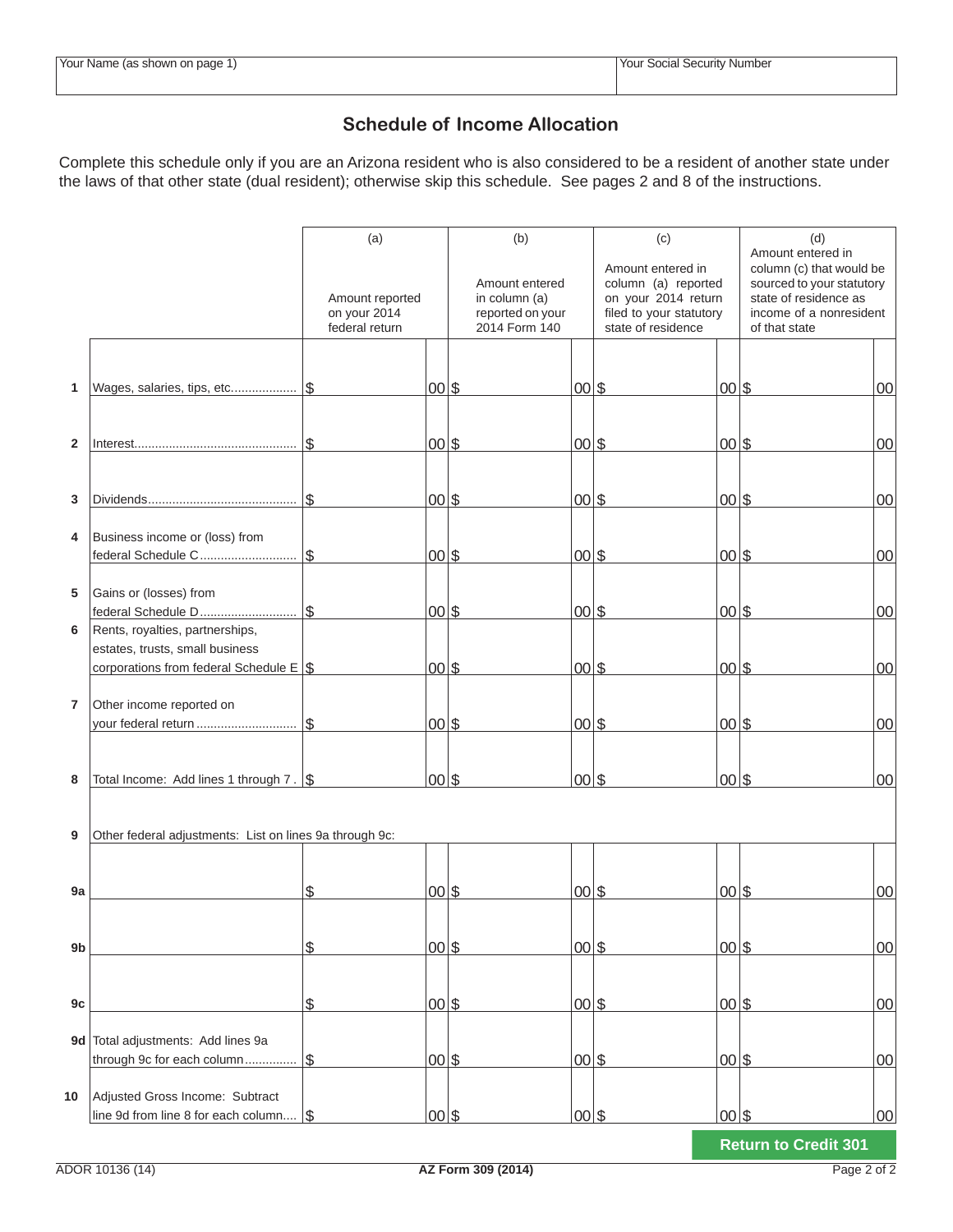*Include with your return.*

For the calendar year 2014 or fiscal year beginning **and ending the calendary of the calendary** and ending

Your Name as shown on Form 140, 140PY or 140X Your Social Security Number Spouse's Name as shown on Form 140, 140PY or 140X (if a joint return) Spouse's Social Security Number

### **Part 1 Current Year's Credit**

NOTE: The cumulative credit for all solar energy devices installed at the same residence cannot exceed \$1,000.

**Return to Credit 301**

 **1** Address of residence where you installed the solar energy device for which you are claiming the credit:

| Citv:                                                                                                           |     |
|-----------------------------------------------------------------------------------------------------------------|-----|
| 2 Cost of the solar energy device installed during the current taxable year at the residence listed on line 1 2 | 00  |
|                                                                                                                 | 00  |
|                                                                                                                 | 100 |
| 5 Enter the amount of credit from prior taxable years (1995 through 2013) for other solar energy devices        |     |
|                                                                                                                 | 00  |
|                                                                                                                 | 00  |
|                                                                                                                 | 100 |
|                                                                                                                 | 100 |
| 9 Current Year's Credit: Enter the smaller of line 4 or line 8. In most cases, if you are married filing        |     |
| a separate return, you must enter one-half (1/2) of the smaller of line 4 or line 8. See instructions  9        | ΩO  |

#### **Part 2 Carryover from Prior Taxable Years**

|    | (a)                 | (b)                                                            | (c)                           |    | (d)                  |         |
|----|---------------------|----------------------------------------------------------------|-------------------------------|----|----------------------|---------|
|    | Taxable Year        | <b>Original Credit Amount</b>                                  | <b>Amount Previously Used</b> |    | Available Carryover: |         |
|    | from which you are  |                                                                |                               |    |                      |         |
|    | carrying the credit |                                                                |                               |    | Subtract column (c)  |         |
|    |                     | (See note below line 15)                                       |                               |    | from column (b).     |         |
|    |                     |                                                                |                               |    |                      |         |
| 10 | 2009                | 00                                                             |                               | 00 |                      | $00\,$  |
|    |                     |                                                                |                               |    |                      |         |
| 11 | 2010                | 00                                                             |                               | 00 |                      | $00\,$  |
|    |                     |                                                                |                               |    |                      |         |
| 12 | 2011                | 00                                                             |                               | 00 |                      | $00\,$  |
|    |                     |                                                                |                               |    |                      |         |
| 13 | 2012                | 00                                                             |                               | 00 |                      | $00 \,$ |
|    |                     |                                                                |                               |    |                      |         |
| 14 | 2013                | 00                                                             |                               | 00 |                      | 00      |
|    |                     |                                                                |                               |    |                      |         |
| 15 |                     | TOTAL AVAILABLE CARRYOVER: Add lines 10 through 14, column (d) |                               |    |                      | $00\,$  |

NOTE: For amounts entered in column (b), do not enter the cost of the device, *enter the original credit amount*. This amount cannot exceed \$1,000. If you are claiming an additional credit amount from a second Arizona home, see Note on page 1 of the general instructions.

#### **Part 3 Total Available Credit**

|                                                            |  | 0 00         |
|------------------------------------------------------------|--|--------------|
| Enter this amount on Arizona Form 301, line 7, column (a). |  |              |
|                                                            |  | $ 00\rangle$ |
| Enter this amount on Arizona Form 301, line 7, column (b). |  |              |
|                                                            |  | 00           |
| Enter this amount on Arizona Form 301, line 7, column (c). |  |              |

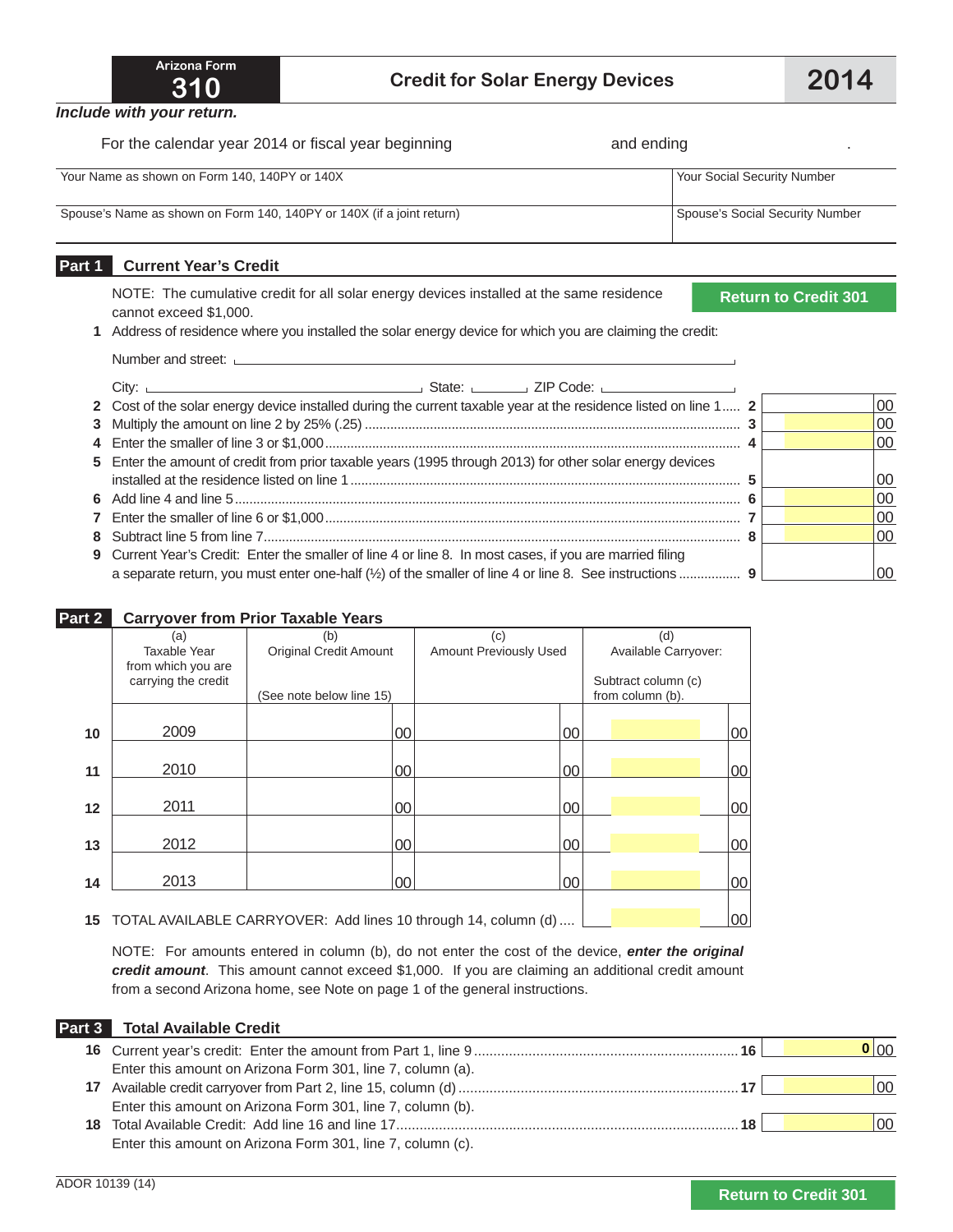

### **Credit for Contributions to Qualifying Charitable Organizations 2014**

*Include with your return.*

For the calendar year 2014 or fiscal year beginning **and ending the calendar of the calendar** and ending

| Your Name as shown on Form 140, 140NR, 140PY or 140X                       | Your Social Security Number     |
|----------------------------------------------------------------------------|---------------------------------|
| Spouse's Name as shown on Form 140, 140NR, 140PY or 140X (if joint return) | Spouse's Social Security Number |

### **Part 1 Current Year's Credit**

#### **SECTION A – Contributions to Qualifying Charitable Organizations**

Complete **Section A** if you made cash contributions to a qualifying charitable organization other than a qualifying foster care charitable organization. Do not include donations to a qualifying foster care charitable organization in Section A. NOTE: If you made cash contributions to more than three qualifying charities, include a separate schedule.

|                | (a)<br>Name of Qualifying Charity<br>to which you made cash contributions                                | (b)<br>Location of Qualifying Charity<br>(City, State) |                | (c)<br>Cash Amount |
|----------------|----------------------------------------------------------------------------------------------------------|--------------------------------------------------------|----------------|--------------------|
| 1a             |                                                                                                          |                                                        |                | 100                |
| 1 <sub>b</sub> |                                                                                                          |                                                        |                | 00                 |
| 1c             |                                                                                                          |                                                        |                | 100                |
|                | 1d Total Cash Contributions: Add the amounts in column (c) of lines 1a, 1b, and 1c. Also, add any amount |                                                        | 1d             | 100                |
|                | 2 Single Taxpayers or heads of household, enter \$200. Married taxpayers, enter \$400                    |                                                        | $\overline{2}$ | 00                 |
|                |                                                                                                          |                                                        | 3              | 00                 |
|                | • If you did not make any cash contributions to a qualifying foster care organization, and your          |                                                        |                |                    |
|                | filing status is:                                                                                        |                                                        |                |                    |
|                | Single, head of household, or married filing joint, do the following:                                    |                                                        |                |                    |
|                | $\Box$ Enter the total amount from line 3 in Part 3, line 15.                                            |                                                        |                |                    |
|                | $\Box$ Skip Section B, and go to Part 2.                                                                 |                                                        |                |                    |
|                | ■ Married filing separate (see instructions)                                                             |                                                        |                |                    |
|                | $\Box$ In most cases, enter one-half (1/2) of the amount from line 3 in Part 3, line 15.                 |                                                        |                |                    |
|                | $\Box$ Skip Section B, and go to Part 2.                                                                 |                                                        |                |                    |
|                | If you made any cash contributions to a qualifying foster care charitable organization, do the           |                                                        |                |                    |
|                | following:                                                                                               |                                                        |                |                    |
|                | $\Box$ Enter amount from line 3 in Section B, line 5.                                                    |                                                        |                |                    |
|                | $\Box$ Complete Section B.                                                                               |                                                        |                |                    |

#### **SECTION B – Contributions to Qualifying Foster Care Charitable Organizations**

Complete **Section B** to claim a credit for cash contributions made to a qualifying foster care charitable organization that provides foster care services to foster children in Arizona.

NOTE: If you made cash contributions to more than three qualifying foster care charities, include a separate schedule.

|                | Name of Qualifying Foster Care Charity<br>to which you made cash contributions                           | Location of Qualifying Charity<br>(City, State) | (c)<br>Cash Amount |
|----------------|----------------------------------------------------------------------------------------------------------|-------------------------------------------------|--------------------|
| 4a             |                                                                                                          |                                                 | 00                 |
| 4 <sub>b</sub> |                                                                                                          |                                                 | 00                 |
| 4c             |                                                                                                          |                                                 | 00                 |
|                | 4d Total Cash Contributions: Add the amounts in column (c) of lines 4a, 4b, and 4c. Also, add any amount |                                                 |                    |
|                |                                                                                                          | 4d                                              | 00                 |
|                |                                                                                                          |                                                 | 0 00               |
|                |                                                                                                          | 6                                               | 00                 |
|                | 7 Single taxpayers or heads of household, enter \$400. Married taxpayers filing joint, enter \$800       |                                                 | 00                 |
|                | 8 Enter the smaller of line 6 or line 7. In most cases, if you are married filing a separate return,     |                                                 |                    |
|                |                                                                                                          |                                                 | 00                 |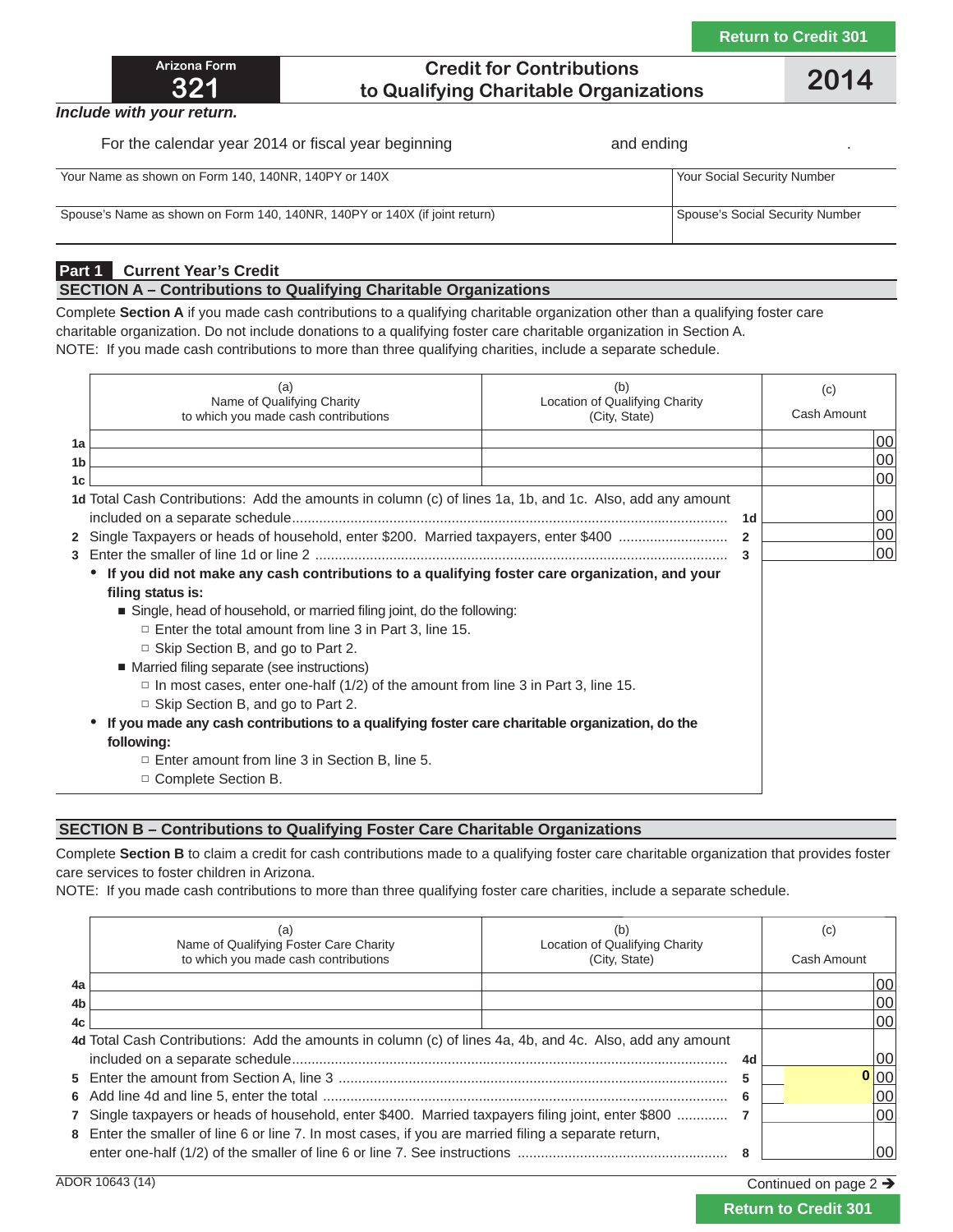### **Part 2 Available Credit Carryover**

|    | (a)                                       | (b)                                                              | (c)                    | (d)                                     |    |
|----|-------------------------------------------|------------------------------------------------------------------|------------------------|-----------------------------------------|----|
|    | Taxable Year                              | <b>Original Credit Amount</b>                                    | Amount Previously Used | Available Carryover:                    |    |
|    | from which you are<br>carrying the credit |                                                                  |                        | Subtract column (c)<br>from column (b). |    |
| 9  | 2009                                      | 00                                                               | 00                     |                                         | 00 |
|    |                                           |                                                                  |                        |                                         |    |
| 10 | 2010                                      | 00                                                               | 00                     |                                         | 00 |
| 11 | 2011                                      | 00                                                               | 00                     |                                         | 00 |
|    |                                           |                                                                  |                        |                                         |    |
| 12 | 2012                                      | 00                                                               | 00                     |                                         | 00 |
| 13 | 2013                                      | 00                                                               | 00                     |                                         | 00 |
|    |                                           |                                                                  |                        |                                         |    |
|    |                                           | 14 TOTAL AVAILABLE CARRYOVER: Add lines 9 through 13, column (d) |                        |                                         | 00 |

### **Part 3 Total Available Credit**

|                                                                      |    | 0 00         |
|----------------------------------------------------------------------|----|--------------|
| Enter this amount on Arizona Forms 301, Part 1, line 12, column (a). |    |              |
|                                                                      |    | 100          |
| Enter this amount on Arizona Form 301, Part 1, line 12, column (b).  |    |              |
|                                                                      | 17 | $ 00\rangle$ |
| Enter this amount on Arizona Form 301, Part 1, line 12, column (c).  |    |              |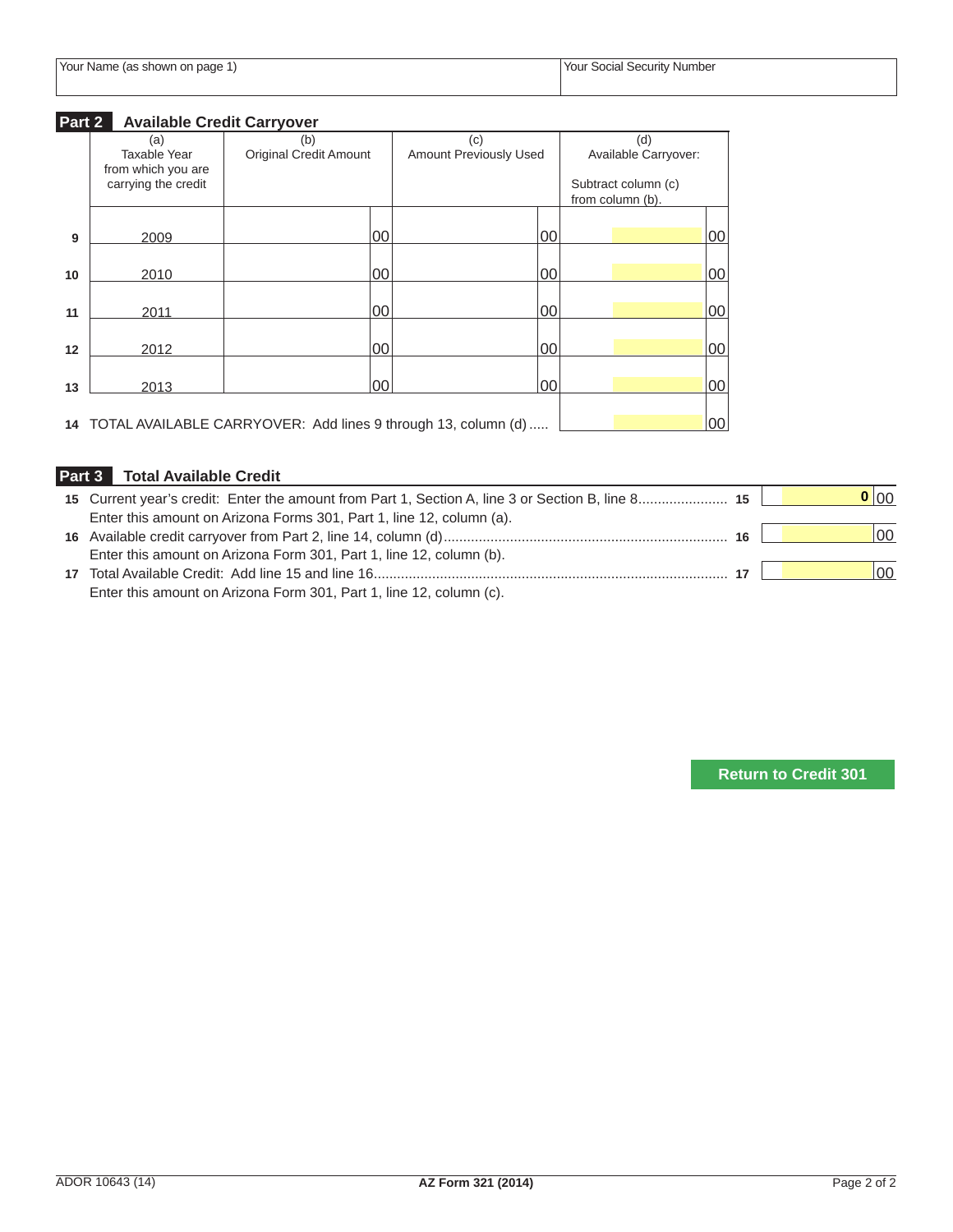

## **<sup>322</sup> Credit for Contributions Made or Fees Paid to Public Schools 2014**

*Include with your return.*

- Do not use this form for contributions to private school tuition organizations.
- See Form 323 for contributions to private school tuition organizations.

| Part 1<br><b>Current Year's Credit</b>                                     |                                 | <b>Return to Credit 301</b> |
|----------------------------------------------------------------------------|---------------------------------|-----------------------------|
| Spouse's Name as shown on Form 140, 140NR, 140PY or 140X (if joint return) | Spouse's Social Security Number |                             |
| Your Name as shown on Form 140, 140NR, 140PY or 140X                       | Your Social Security Number     |                             |
| For the calendar year 2014 or fiscal year beginning                        | and ending                      |                             |

Note: If you made cash contributions or paid fees to more than three public schools, include a separate schedule.

|                | (a)                                                                                                        | (b)                         | (c)                       | (d)               |    |
|----------------|------------------------------------------------------------------------------------------------------------|-----------------------------|---------------------------|-------------------|----|
|                | Name of Public School                                                                                      | <b>School District Name</b> | Location of Public School | Contribution      |    |
|                | to which you made contributions or paid fees:                                                              | and Number                  | (City, State)             | Made or Fees Paid |    |
|                |                                                                                                            |                             |                           |                   |    |
|                |                                                                                                            |                             |                           |                   | 00 |
|                |                                                                                                            |                             |                           |                   |    |
| $\mathfrak{p}$ |                                                                                                            |                             |                           |                   | 00 |
|                |                                                                                                            |                             |                           |                   |    |
| 3              |                                                                                                            |                             |                           |                   | 00 |
|                | 4 Total cash contributions made or fees paid to public schools in Arizona during 2014: Add the amounts     |                             |                           |                   |    |
|                | in column (d) of lines 1, 2, and 3. Also add any amount included on a separate schedule                    |                             |                           |                   | 00 |
|                | 5 Single taxpayers or heads of household, enter \$200. Married taxpayers filing joint enter \$400  5       |                             |                           |                   | 00 |
|                | 6 Current year's credit: Enter the smaller of line 4 or line 5. In most cases, if you are married filing a |                             |                           |                   |    |
|                |                                                                                                            |                             |                           |                   | 00 |

#### **Part 2 Available Credit Carryover**

|    | (a)                                       | (b)                           |        | (c)                    |    | (d)                  |    |
|----|-------------------------------------------|-------------------------------|--------|------------------------|----|----------------------|----|
|    | Taxable Year                              | <b>Original Credit Amount</b> |        | Amount Previously Used |    | Available Carryover: |    |
|    | from which you are<br>carrying the credit |                               |        |                        |    | Subtract column (c)  |    |
|    |                                           |                               |        |                        |    | from column (b).     |    |
|    |                                           |                               |        |                        |    |                      |    |
| 7  | 2009                                      |                               | 00     |                        | 00 |                      | 00 |
|    |                                           |                               |        |                        |    |                      |    |
| 8  | 2010                                      |                               | $00\,$ |                        | 00 |                      | 00 |
|    |                                           |                               |        |                        |    |                      |    |
| 9  | 2011                                      |                               | $00\,$ |                        | 00 |                      | 00 |
|    |                                           |                               |        |                        |    |                      |    |
| 10 | 2012                                      |                               | $00\,$ |                        | 00 |                      | 00 |
|    |                                           |                               |        |                        |    |                      |    |
| 11 | 2013                                      |                               | $00\,$ |                        | 00 |                      | 00 |
|    |                                           |                               |        |                        |    |                      |    |
|    |                                           |                               |        | .                      |    |                      |    |

**12** TOTAL AVAILABLE CARRYOVER: Add lines 7 through 11, column (d) ...... **1000 1000** 

#### **Part 3 Total Available Credit**

|                                                                     | 13. | <b>OO</b> |
|---------------------------------------------------------------------|-----|-----------|
| Enter this amount on Arizona Form 301, Part 1, line 13, column (a). |     |           |
|                                                                     | 14  | 100       |
| Enter this amount on Arizona Form 301, Part 1, line 13, column (b). |     |           |
|                                                                     | 15  | 00        |
| Enter this amount on Arizona Form 301, Part 1, line 13 column (c).  |     |           |
|                                                                     |     |           |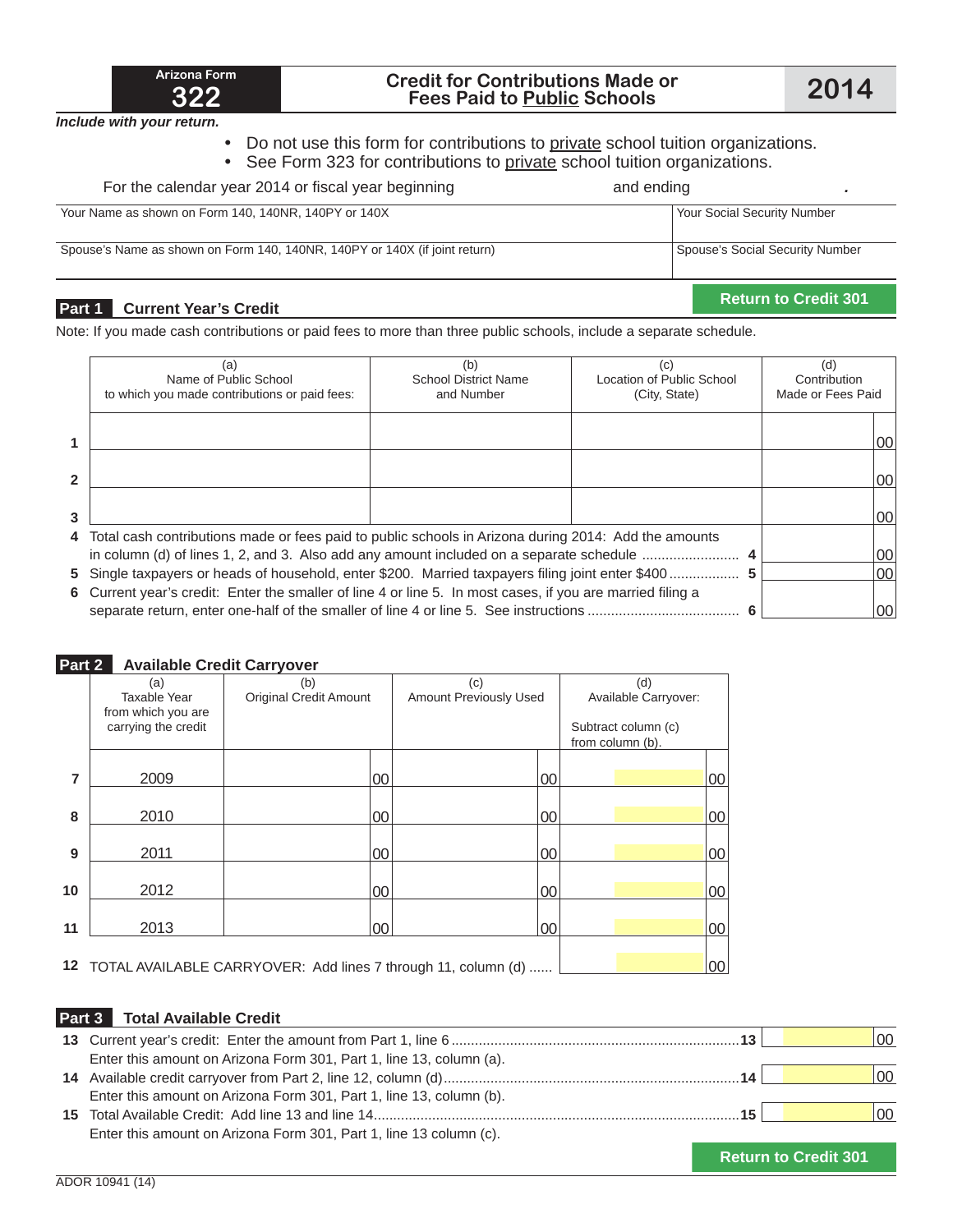| <b>Return to Credit 301</b> |  |  |
|-----------------------------|--|--|
|                             |  |  |

| Arizona Form |  |
|--------------|--|
| 323          |  |

### **Credit for Contributions to Private School Tuition Organizations 2014**

*Include with your return*.

**Example 1** Do not use this form for contributions or fees paid to a public school.

• See Form 322 for contributions or fees paid to public schools.

|        |                                                                         | For the calendar year 2014 or fiscal year beginning                        |                                                                                                                                                                                                                                                 | and ending                                         |                                    |                                 |          |
|--------|-------------------------------------------------------------------------|----------------------------------------------------------------------------|-------------------------------------------------------------------------------------------------------------------------------------------------------------------------------------------------------------------------------------------------|----------------------------------------------------|------------------------------------|---------------------------------|----------|
|        |                                                                         | Your Name as shown on Form 140, 140NR, 140PY or 140X                       |                                                                                                                                                                                                                                                 |                                                    | <b>Your Social Security Number</b> |                                 |          |
|        |                                                                         | Spouse's Name as shown on Form 140, 140NR, 140PY or 140X (if joint return) |                                                                                                                                                                                                                                                 |                                                    |                                    | Spouse's Social Security Number |          |
| Part 1 |                                                                         | <b>Current Year's Credit - Qualifying Contributions</b>                    |                                                                                                                                                                                                                                                 |                                                    |                                    |                                 |          |
|        |                                                                         |                                                                            | 1 Name of private school tuition organization: <u>Land Community Community Community Community Community Community</u>                                                                                                                          |                                                    |                                    |                                 |          |
|        | Address:                                                                |                                                                            | <u> 1980 - Johann Stein, marwolaethau a bhann an t-Amhair an t-Amhair an t-Amhair an t-Amhair an t-Amhair an t-A</u>                                                                                                                            |                                                    |                                    |                                 |          |
|        |                                                                         | Amount of contributions made from January 1, 2015 to April 15, 2015 to the | Amount of contributions made in 2014 to the private school tuition organization<br>private school tuition organization named on line 1 for which you are claiming                                                                               |                                                    | $00\,$<br>100                      |                                 | 00       |
| 2      |                                                                         |                                                                            | Name of private school tuition organization: Letter and the state of private school tuition organization:                                                                                                                                       |                                                    |                                    |                                 |          |
|        | Address:                                                                |                                                                            |                                                                                                                                                                                                                                                 |                                                    |                                    |                                 |          |
|        |                                                                         |                                                                            | Amount of contributions made in 2014 to the private school tuition organization<br>Amount of contributions made from January 1, 2015 to April 15, 2015 to the<br>private school tuition organization named on line 2 for which you are claiming |                                                    | 00 <br>00                          |                                 |          |
|        |                                                                         |                                                                            |                                                                                                                                                                                                                                                 |                                                    |                                    |                                 | 00       |
| 3      |                                                                         |                                                                            | <b>NOTE:</b> If you made contributions to more than two school tuition organizations, include a separate schedule.<br>Total contributions made to school tuition organizations to be claimed as a credit in 2014: Add                           |                                                    |                                    |                                 |          |
|        |                                                                         |                                                                            | Single taxpayers or heads of household, enter \$528. Married taxpayers filing joint enter \$1056 4                                                                                                                                              |                                                    |                                    |                                 | 00<br>00 |
|        |                                                                         |                                                                            | 5 Current year's credit: Enter the smaller of line 3 or line 4 on line 5. In most cases, if you are married                                                                                                                                     |                                                    |                                    |                                 |          |
|        |                                                                         | See Arizona Form 348 for more information.                                 | filing a separate return, enter one-half of the smaller of line 3 or line 4. See instructions5<br>You may be able to claim an additional credit for contributions made to school tuition organizations.                                         |                                                    |                                    |                                 | 00       |
|        | Part 2<br><b>Available Credit Carryover</b>                             |                                                                            |                                                                                                                                                                                                                                                 |                                                    |                                    |                                 |          |
|        | (a)<br><b>Taxable Year</b><br>from which you are<br>carrying the credit | (b)<br><b>Original Credit Amount</b>                                       | (c)<br>Amount Previously Used                                                                                                                                                                                                                   | (d)<br>Available Carryover:<br>Subtract column (c) |                                    |                                 |          |

|    |      |                                                                     |    | from column (b). |            |
|----|------|---------------------------------------------------------------------|----|------------------|------------|
|    | 2009 |                                                                     | ŰŰ |                  |            |
|    | 2010 |                                                                     | OC |                  |            |
|    | 2011 |                                                                     | OC |                  |            |
|    | 2012 |                                                                     | 0C |                  |            |
| 10 | 2013 |                                                                     | 0C |                  |            |
|    |      | 44 TOTAL AVAILADLE OADDVOVED. A -1-Line - O through 40 reduces (-1) |    |                  | $\sqrt{2}$ |

**11** TOTAL AVAILABLE CARRYOVER: Add lines 6 through 10, column (d) ....... **1000** [00]

### **Part 3 Total Available Credit**

|                                                                                                                             | 00 |
|-----------------------------------------------------------------------------------------------------------------------------|----|
| Enter this amount on Arizona Form 301, Part 1, line 14, column (a).                                                         |    |
|                                                                                                                             | 00 |
| Enter this amount on Arizona Form 301, Part 1, line 14 column (b).                                                          |    |
| 14 Total Available Credit: Add lines 12 and 13. Enter the total here and on Arizona Form 301, Part 1, line 14, col. (c). 14 | 00 |
| ADOR 10644 (14)                                                                                                             |    |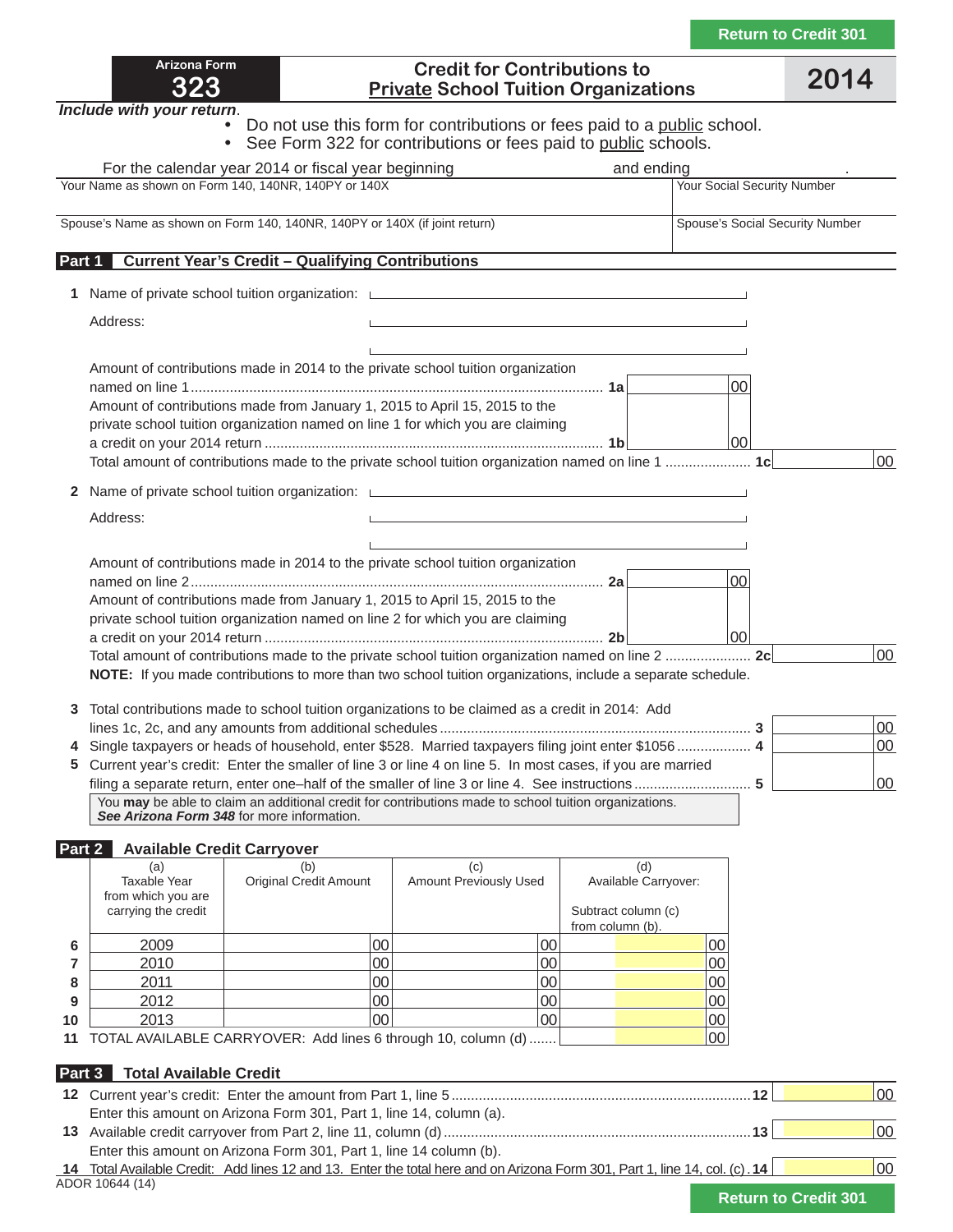### **Credit for Donations to the Military Family Relief Fund 2014**

*Include with your return.*

| For the calendar year 2014 or fiscal year beginning                                                                                                                                                                                                                                                                        | and ending                      |
|----------------------------------------------------------------------------------------------------------------------------------------------------------------------------------------------------------------------------------------------------------------------------------------------------------------------------|---------------------------------|
| Your Name as shown on Form 140, 140NR, 140PY or 140X                                                                                                                                                                                                                                                                       | Your Social Security Number     |
| Spouse's Name as shown on Form 140, 140NR, 140PY or 140X (if a joint return)                                                                                                                                                                                                                                               | Spouse's Social Security Number |
| Did you receive a receipt from the Arizona Department of Veterans' Services<br>1.<br>If you answered "No," STOP! You do not qualify for this credit.                                                                                                                                                                       | <b>YES</b><br><b>NO</b>         |
| Total qualified donations made to the Military Family Relief Fund during 2014  2<br>2                                                                                                                                                                                                                                      | 00                              |
| Single taxpayers or heads of household, enter \$200 here. Married<br>3                                                                                                                                                                                                                                                     | $00\,$                          |
| Current year's credit before tax: Enter the smaller of line 2 or line 3.<br>4<br>In most cases, if you are married filing a separate return, enter<br>one-half $(\frac{1}{2})$ of the smaller of line 2 or line 3. See instructions for line 4.<br>Also enter this amount on Arizona Form 301, Part 1, line 23, column (a) | 00                              |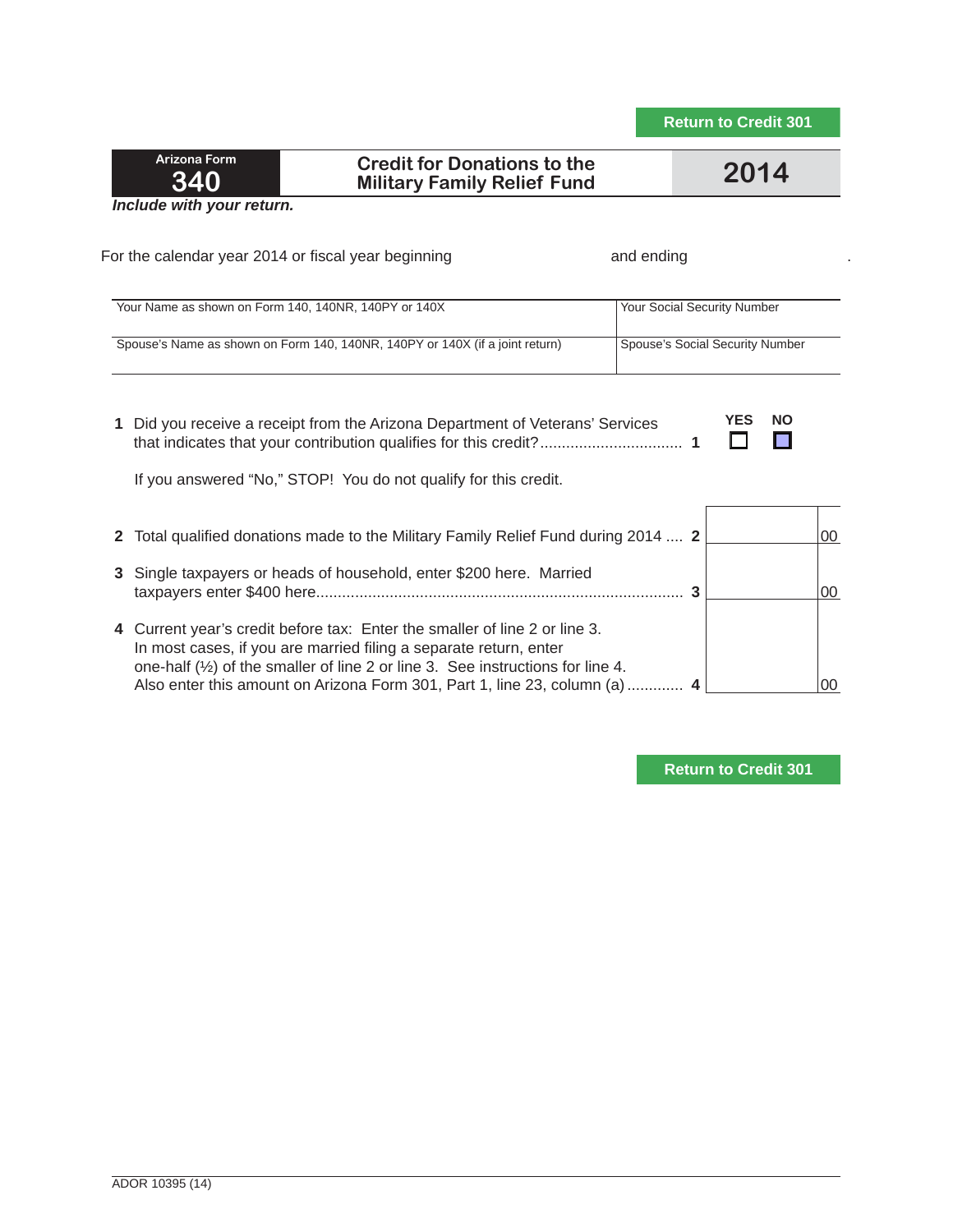| <b>Arizona Form</b> |
|---------------------|
| 348                 |

#### **Credit for Contributions to Certified School Tuition Organization - Individuals 2014**

*Include with your return.*

#### *For contributions that exceed the maximum allowable credit on Arizona Form 323*

| Your Social Security Number |                                                                                                                                                                                                                                                                                                                                     |                                                                                                                                                                                                                                                                                                                                                                                                                                                                                                                                                                                                        |
|-----------------------------|-------------------------------------------------------------------------------------------------------------------------------------------------------------------------------------------------------------------------------------------------------------------------------------------------------------------------------------|--------------------------------------------------------------------------------------------------------------------------------------------------------------------------------------------------------------------------------------------------------------------------------------------------------------------------------------------------------------------------------------------------------------------------------------------------------------------------------------------------------------------------------------------------------------------------------------------------------|
|                             |                                                                                                                                                                                                                                                                                                                                     |                                                                                                                                                                                                                                                                                                                                                                                                                                                                                                                                                                                                        |
|                             |                                                                                                                                                                                                                                                                                                                                     |                                                                                                                                                                                                                                                                                                                                                                                                                                                                                                                                                                                                        |
|                             |                                                                                                                                                                                                                                                                                                                                     |                                                                                                                                                                                                                                                                                                                                                                                                                                                                                                                                                                                                        |
|                             |                                                                                                                                                                                                                                                                                                                                     |                                                                                                                                                                                                                                                                                                                                                                                                                                                                                                                                                                                                        |
|                             | <b>YES</b>                                                                                                                                                                                                                                                                                                                          | <b>NO</b>                                                                                                                                                                                                                                                                                                                                                                                                                                                                                                                                                                                              |
|                             |                                                                                                                                                                                                                                                                                                                                     |                                                                                                                                                                                                                                                                                                                                                                                                                                                                                                                                                                                                        |
|                             |                                                                                                                                                                                                                                                                                                                                     |                                                                                                                                                                                                                                                                                                                                                                                                                                                                                                                                                                                                        |
|                             |                                                                                                                                                                                                                                                                                                                                     |                                                                                                                                                                                                                                                                                                                                                                                                                                                                                                                                                                                                        |
|                             |                                                                                                                                                                                                                                                                                                                                     |                                                                                                                                                                                                                                                                                                                                                                                                                                                                                                                                                                                                        |
|                             | on Form 348 for some or all of those contributions that exceed the maximum allowable credit on Form 323.<br>1a Are you claiming a current year's credit on your 2014 Form 323 for contributions to private school<br>• If you answered, "Yes", complete this form to claim an allowable credit for the amount of contributions that | Spouse's Social Security Number<br>Before you can claim this credit, you must claim the maximum allowable credit on Arizona Form 323, Credit for Contributions to Private<br>School Tuition Organizations. If you made contributions totaling more than the maximum allowable credit on Form 323, you may claim a credit<br>If you have a carryover amount(s) from a credit claimed on Form 348 from prior tax year(s), you do not have to claim the maximum<br>allowable credit on Form 323 to only claim a carryover amount available on Form 348. See instructions under "Notice to All Taxpayers." |

#### **Part 2 Current Year's Credit**

List **all** qualifying school tuition organizations to which you made contributions during 2014 and from January 1, 2015 to April 15, 2015. You must include the school tuition organizations to which you made contributions and claimed a 2014 current year's credit on Form 323. If you made contributions to more than three school tuition organization*s, include a separate schedule*.

|   | Name of school tuition organization:<br><u> Linda a contra a contra a contra a contra a contra a contra a contra a contra a contra a contra a contra a co</u>                                                                                                                                                                                                                                        |    |
|---|------------------------------------------------------------------------------------------------------------------------------------------------------------------------------------------------------------------------------------------------------------------------------------------------------------------------------------------------------------------------------------------------------|----|
|   | Address of school tuition organization: Letter and the content of the content of the content of the content of                                                                                                                                                                                                                                                                                       |    |
|   | and the control of the control of the control of the control of the control of the control of the control of the                                                                                                                                                                                                                                                                                     |    |
|   | 00<br>Contributions made from January 1, 2014 through December 31, 2014  2a<br>2a<br>2b Contributions made from January 1, 2015 through April 15, 2015 for which<br>$00 \,$<br>2 <sub>b</sub><br>2c Total contributions made to organization named on line 2: Add lines 2a and 2b; enter the total 2c                                                                                                | 00 |
| 3 | Name of school tuition organization:<br>and the control of the control of the control of the control of the control of the control of the control of the<br>Address of school tuition organization: Letter and the content of the content of the content of the content of<br>and the control of the control of the control of the control of the control of the control of the control of the       |    |
|   | 00<br><b>3a</b> Contributions made from January 1, 2014 through December 31, 2014 <b>3a</b><br>3b Contributions made from January 1, 2015 through April 15, 2015 for which<br>$00 \,$<br>3c Total contributions made to organization named on line 3: Add lines 3a and 3b; enter the total 3c                                                                                                        | 00 |
| 4 | Name of school tuition organization:<br><u> Listen et al. Al de la construcción de la construcción de la construcción de la construcción de la construcció</u><br>Address of school tuition organization: Letter and the content of the content of the content of the content of<br>and the control of the control of the control of the control of the control of the control of the control of the |    |
|   | 00<br>4a Contributions made from January 1, 2014 through December 31, 2014  4a<br>4b Contributions made from January 1, 2015 through April 15, 2015 for which<br>00<br>4c Total contributions made to organization named on line 4: Add lines 4a and 4b; enter the total 4c                                                                                                                          | 00 |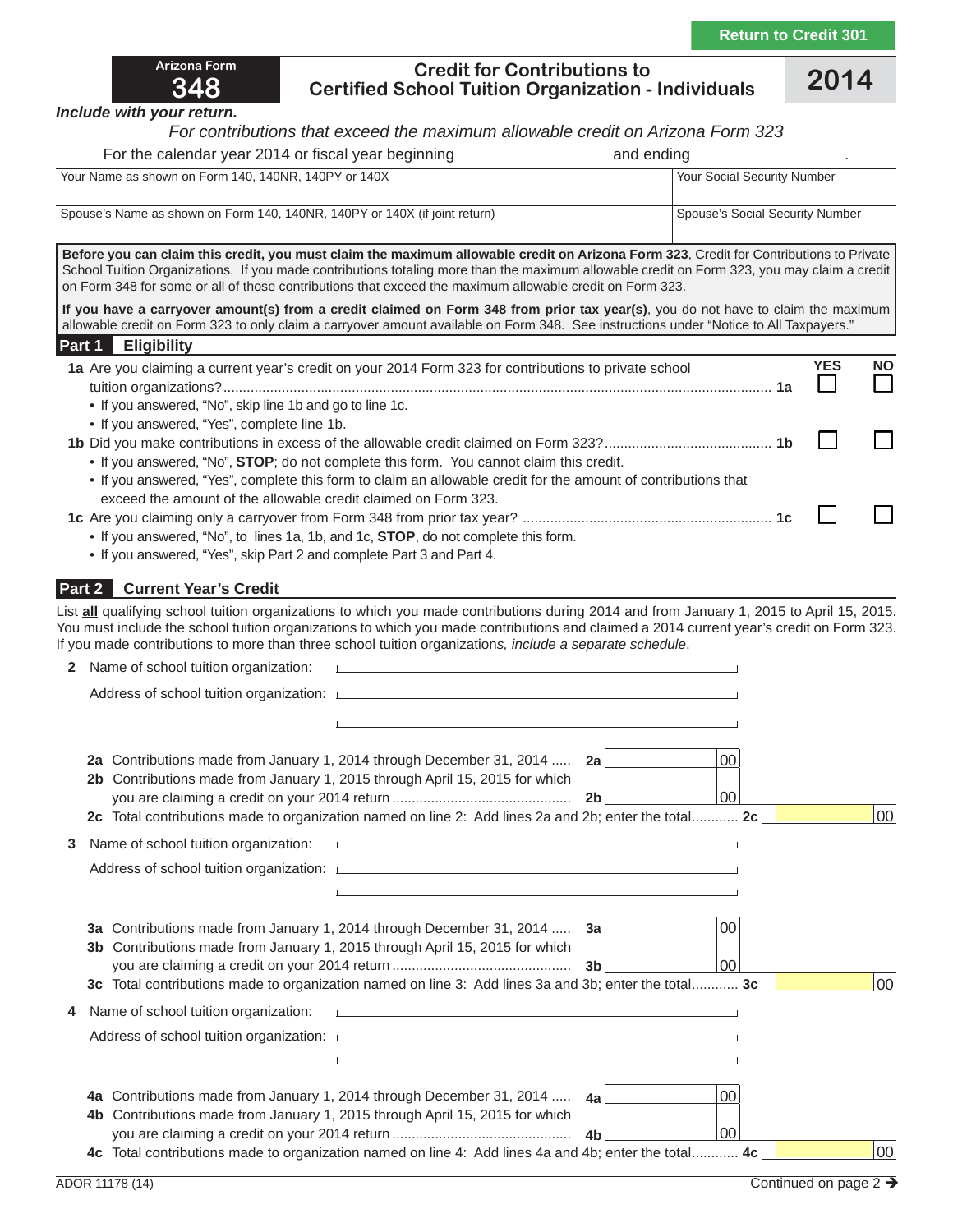| 'Your<br>page<br>r Name (as shown<br>.on | Your<br>Number<br>Security<br>social ' |
|------------------------------------------|----------------------------------------|

### **Part 2 (Continued) 5** Add lines 2c, 3c, 4c, and any amounts from a separate schedule. Enter the total ....................................... **5** 00

 Allowable credit claimed on Form 323 for the current year: Enter the amount from Form 323, Part 1, line 5 **6** 00 Potential credit: Subtract line 6 from line 5, and enter the difference ........................................................... **7** 00 Single taxpayers or heads of household, enter \$525. Married taxpayers filing joint, enter \$1050 ................ **8**  Current Year's Credit to Claim on Form 348: Enter the smaller of line 7 or line 8. In most cases, if you are married filing a separate return, enter one-half (1/2) of the smaller of line 7 or line 8. See instructions. **9** 00

### **Part 3 Available Credit Carryover**

|    | (a)<br>Taxable Year<br>from which you are<br>carrying the credit | (b)<br><b>Original Credit Amount</b> | (c)<br>Amount Previously Used                                    | (d)<br>Available Carryover:<br>Subtract column (c)<br>from column (b). |
|----|------------------------------------------------------------------|--------------------------------------|------------------------------------------------------------------|------------------------------------------------------------------------|
| 10 | 2012                                                             | 00                                   | 00                                                               | 00                                                                     |
| 11 | 2013                                                             | 00                                   | 00                                                               | 00                                                                     |
| 12 |                                                                  |                                      |                                                                  |                                                                        |
| 13 |                                                                  |                                      |                                                                  |                                                                        |
| 14 |                                                                  |                                      |                                                                  |                                                                        |
| 15 |                                                                  |                                      | TOTAL AVAILABLE CARRYOVER: Add lines 10 through 11 in column (d) | 00                                                                     |

### **Part 4 Total Available Credit**

|                                                                     | 16 I | 00 |
|---------------------------------------------------------------------|------|----|
| Enter this amount on Arizona Form 301, Part 1, line 29, column (a). |      |    |
|                                                                     |      | 00 |
| Enter this amount on Arizona Form 301, Part 1, line 29, column (b). |      |    |
|                                                                     | 18   | 00 |
| Enter this amount on Arizona Form 301, Part 1, line 29, column (c). |      |    |